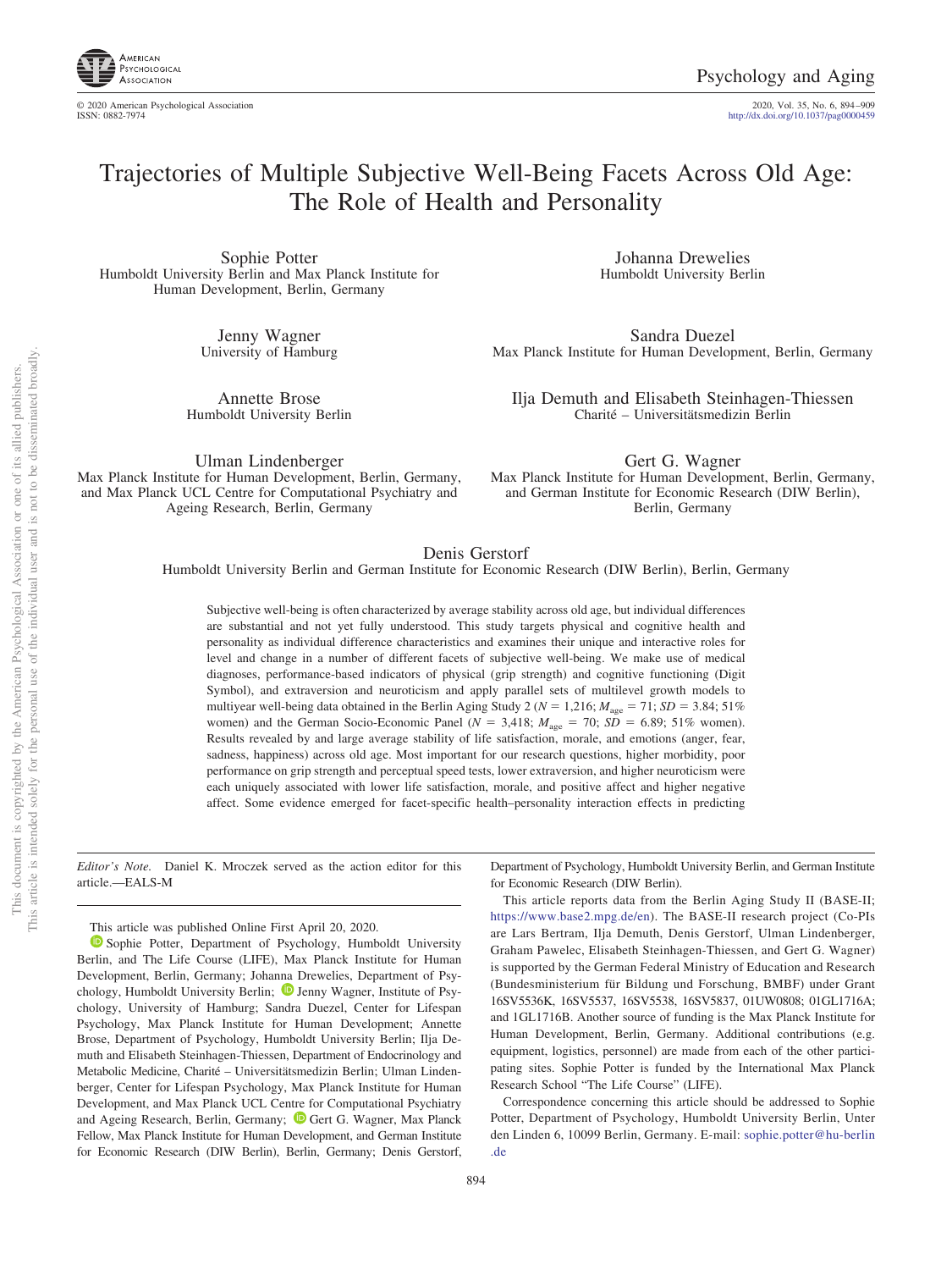affective experiences, but effects observed were not consistent across studies and of small size. We take our findings to indicate that health and personality traits constitute important individual difference characteristics for our understanding of subjective well-being in old age and that these likely do not interact with one another to shape well-being. We discuss theoretical and practical implications.

*Keywords:* well-being, health, personality, BASE-II, SOEP

*Supplemental materials:* http://dx.doi.org/10.1037/pag0000459.supp

Many empirical reports indicate that average levels of subjective well-being remain relatively stable throughout adulthood and old age [\(Charles, Reynolds, & Gatz, 2001;](#page-12-0) [Diener, Lucas, & Scollon,](#page-13-0) [2009;](#page-13-0) [Kunzmann, Little, & Smith, 2000\)](#page-14-0); however, substantial individual differences in level and change exist [\(Mroczek & Spiro,](#page-14-1) [2005\)](#page-14-1). Developmental theory and empirical research have repeatedly noted that aspects of physical and cognitive health as well as personality are each associated with evaluative and affective wellbeing in old age [\(Charles, 2010;](#page-12-1) [DeNeve & Cooper, 1998\)](#page-13-1), but their exact interplay and unique effects are less well understood. For example, it is unclear how predictive associations of extraversion and neuroticism fare when age-related decrements in physical and cognitive health become increasingly prominent. It is also possible that personality dimensions buffer or exacerbate the deleterious effects of poor health through instrumental (behavioral) pathways (e.g., people high on extraversion seeking and maintaining social engagement) or temperamental pathways (e.g., people high on neuroticism perceiving greater health risks; [Jokela, Haku](#page-14-2)[linen, Singh-Manoux, & Kivimäki, 2014\)](#page-14-2). To examine these questions, we apply parallel sets of growth models to multiyear subjective well-being data obtained in the Berlin Aging Study 2 ( $N =$ 1,216;  $M_{\text{age}} = 71$  years; range 60–88; 51% women) and the German Socio-Economic Panel ( $N = 3,418$ ;  $M_{\text{age}} = 70$ ; range 60 –100 years; 51% women). We specifically ask whether key indicators of physical and cognitive health (morbidity, performance-based measures of grip strength and perceptual speed) and personality (extraversion and neuroticism) uniquely and interactively predict levels of and changes in a number of central facets of subjective wellbeing (life satisfaction, morale, happy, angry, fearful, sad).

#### **Trajectories of Subjective Well-Being in Old Age**

Constructs of subjective well-being are multidimensional and encompass evaluative components such as life satisfaction and psychological morale as well as affective experiences of positive and negative emotions [\(Diener, Oishi, & Lucas, 2003;](#page-13-2) [Diener,](#page-13-3) [2009\)](#page-13-3). Many developmental theories maintain that subjective wellbeing remains on average relatively stable across adulthood and old age [\(Brandtstädter, 1999;](#page-12-2) [Baltes & Baltes, 1990\)](#page-12-3). For example, the socioemotional selectivity theory contends that a limited future time perspective elicits a motivational shift toward optimizing well-being via the regulation of emotional states [\(Carstensen,](#page-12-4) [2006\)](#page-12-4). These conceptual notions are supported by a myriad of empirical reports of mean-level stability and/or increases in the experience of positive emotions and decreases in the experience of negative emotions [\(Charles et al., 2001;](#page-12-0) [Diener et al., 2009;](#page-13-0) [Kunzmann et al., 2000\)](#page-14-0). In the midst of such prevailing stability, substantial individual differences in levels of and changes in well-being across old age have long been documented (see [Ger-](#page-13-4) [storf & Ram, 2013\)](#page-13-4). Some older adults are able to remain stable and positive throughout old age whereas others take a precipitous fall.

## **The Role of Physical and Cognitive Health**

Such heterogeneity can in part be attributed to the pervasive physical and cognitive health challenges characteristic of old age [\(Crimmins, Hayward, & Saito, 1996;](#page-13-5) [Lindenberger & Ghisletta,](#page-14-3) [2009;](#page-14-3) [Manton, 1990\)](#page-14-4). The relevance of physical and cognitive health for both evaluative and emotional facets of well-being in old age has long been acknowledged in conceptual and empirical work. For example, several conceptual accounts cite restriction from the external world—which induces psychological stress, social isolation, and disruption to daily routines—as a means through which poor physical and cognitive health undermine positive evaluation of life and the experience of positive emotions (Disability Hypothesis: [Watson & Pennebaker, 1989;](#page-15-0) Activity Theory: [Lemon, Bengtson, & Peterson, 1972;](#page-14-5) Activity Restriction Model: [Williamson, 1998;](#page-15-1) see also [Maier & Smith, 1999\)](#page-14-6). The Strengths and Vulnerabilities Integration model (SAVI; [Charles, 2010\)](#page-12-1) maintains that such aging-related vulnerabilities undermine the efficacy of regulatory strategies as well as the application of accumulated experiences and skills older adults typically use to maintain positive emotions (see also [Schöllgen, Morack, Infurna,](#page-15-2) [Ram, & Gerstorf, 2016,](#page-15-2) for an overview). Consistent with theoretical models, empirical research has established associations between health and both evaluative and emotional well-being and have shown that health accounts for some 10% of the variance in levels of subjective well-being (for meta-analyses, see [DeNeve &](#page-13-1) [Cooper, 1998;](#page-13-1) [Okun, Stock, Haring, & Witter, 1984\)](#page-15-3). Although physical and cognitive health operate as risk factors for subjective well-being in old age, such associations are often smaller than one would expect based on the conceptual considerations noted above. Important for the purpose of the present study is that most of these studies exclusively used self-reported measures of health, which tap into different aspects than objective and functional measures of health [\(Baltes & Smith, 2003\)](#page-12-5), likely due to the myriad of emotional and cognitive processes (e.g., disengagement, compartmentalization, dissonance) and coping strategies (e.g., avoidance, denial) that influence people's self-evaluation. As a consequence, it is an open question whether and how such associations generalize to more objective and performance-based measures of health.

## **The Role of Personality**

Associations of extraversion and neuroticism with well-being have long been established [\(Heller, Watson, & Ilies, 2004;](#page-13-6) [Lucas](#page-14-7) [& Fujita, 2000;](#page-14-7) [Soto, 2015;](#page-15-4) [Specht, Egloff, & Schmukle, 2013;](#page-15-5)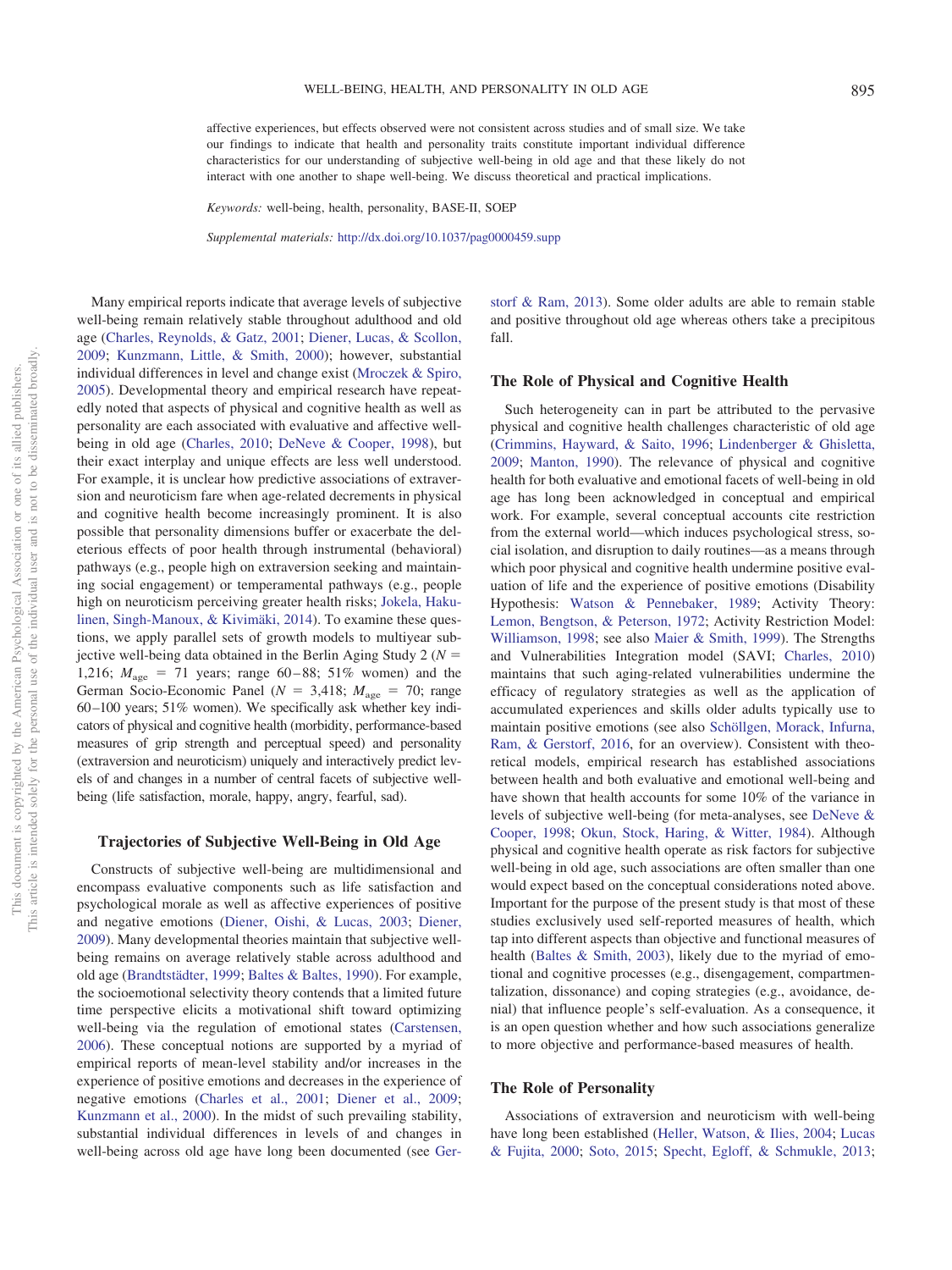[Steel, Schmidt, & Shultz, 2008;](#page-15-6) [Suh, Diener, & Fujita, 1996\)](#page-15-7). Such associations are thought to be based on instrumental and temperamental pathways [\(Harris, English, Harms, Gross, & Jackson,](#page-13-7) [2017;](#page-13-7) [McCrae & Costa, 1991\)](#page-14-8). The instrumental perspective maintains that personality shapes proclivity to and engagement with positive life experiences, which in turn create conditions that foster satisfaction with life and positive affective experiences. For example, people high on extraversion inherently enjoy and participate in social activities, which boosts life satisfaction and positive affect. In contrast, people high on neuroticism are predisposed to create and experience stressful environments, which presumably trigger negative emotions and make them less satisfied and happy [\(Lucas, 2018;](#page-14-9) [Lucas, Le, & Dyrenforth, 2008;](#page-14-10) [McCrae & Costa,](#page-14-8) [1991;](#page-14-8) [Vittersø, 2001;](#page-15-8) [Wagner, Lüdtke, Roberts, & Trautwein,](#page-15-9) [2014;](#page-15-9) [Watson & Clark, 1984\)](#page-15-10). The temperamental perspective maintains that personality directly affects well-being by producing stable perceptions and interpretations of the objective circumstances of one's life [\(McCrae & Costa, 1991\)](#page-14-8). Part of this perspective is rooted in behavioral activation systems research, which emphasizes the role of reward and punishment sensitivity in linking extraversion and neuroticism to well-being. Building upon [Gray's \(1970,](#page-13-8) [1987\)](#page-13-9) theory of personality, proponents of this view argue that people high on extraversion are more sensitive to signals of reward and are therefore more likely to experience enduring positive emotions. By contrast, people high on neuroticism are more reactive to signals of punishment and negative emotional stimuli and are thus more likely to experience enduring negative emotions.

Importantly, personality and well-being associations are typically reported among young and middle-aged adults [\(Heller et al.,](#page-13-6) [2004;](#page-13-6) [Lucas & Fujita, 2000;](#page-14-7) [Soto, 2015;](#page-15-4) [Specht et al., 2013;](#page-15-5) [Steel](#page-15-6) [et al., 2008;](#page-15-6) [Suh et al., 1996\)](#page-15-7). In contrast, several longitudinal studies report that associations become weaker in old age when physical and cognitive health challenges faced by older adults are increasingly severe and relevant [\(Magee, Miller, & Heaven, 2013;](#page-14-11) [Morack, Infurna, Ram, & Gerstorf, 2013;](#page-14-12) [Mueller, Wagner, Wag](#page-15-11)[ner, Ram, & Gerstorf, 2019\)](#page-15-11). From an instrumental perspective, the potential for personality to create conditions that foster satisfaction with life and positive emotions might be limited by increasing health constraints. For example, engagement in physical, cognitive, and social activities across older adulthood presumably becomes increasingly reliant on health-related functioning [\(Birren,](#page-12-6) [1959\)](#page-12-6) and thereby reduces situational opportunities for older adults to express trait-congruent behaviors that are known to promote positive subjective well-being. For example, functional limitations, disability, or reduced mobility that prevent people high on extraversion from engaging in and seeking pleasure from social interactions may thereby diminish the power of extraversion to bring about positive emotions and life satisfaction [\(Withey, Gel](#page-15-12)[latly, & Annett, 2005\)](#page-15-12). In a similar vein, with limitations in physical health and the accompanying increased dependence on others, it becomes presumably more and more difficult for people low on neuroticism to actively select themselves into particular situations and out of others. Drawing from behavioral concordance research [\(Moskowitz & Coté, 1995\)](#page-14-13), when people cannot behave in ways that are in accordance with their personalities, reductions in happiness and satisfaction are likely. Therefore, not only do increasing health constraints leave little room for other influences (such as personality) to operate, but these also disrupt the behavioral pathways by which personality is theorized to shape subjective well-being.

The attenuation of predictive effects of personality for subjective well-being with age highlights the importance of considering these associations in the context of increasing health challenges. In a narrative review of the literature, [Dolan, Peasgood, and White](#page-13-10) [\(2008\)](#page-13-10) emphasized the importance of controlling for various individual difference correlates of well-being, such as health, in order to achieve an accurate estimate of the nature and size of personality–well-being associations. It is therefore surprising that empirical studies investigating the role of personality for wellbeing have either not taken into account physical and cognitive health (e.g., [Boyce, Wood, Delaney, & Ferguson, 2017;](#page-12-7) [Hahn,](#page-13-11) [Johnson, & Spinath, 2013;](#page-13-11) [Magee et al., 2013;](#page-14-11) [Schimmack, Oishi,](#page-15-13) [Furr, & Funder, 2004\)](#page-15-13) or have exclusively used self-reported measures (e.g., [Ha & Kim, 2013;](#page-13-12) [Mroczek & Spiro, 2005\)](#page-14-1). Although self-report measures are unique indicators of health, relying only on self-report in the context of personality–well-being associations may be problematic because these are partly rooted in individual difference characteristics such as personality. In particular, personality traits contribute to how people perceive their health and thus do not provide information on a person's objective health. For example, neuroticism is thought to be associated with unrealistically negative perceptions of health and prompt feelings of anxiety and negative affect [\(Adler & Matthews, 1994;](#page-12-8) [Watson](#page-15-0) [& Pennebaker, 1989\)](#page-15-0). Indeed, empirical studies report that personality in the latter half of life is related to subjective perceptions of health [\(Goodwin & Engstrom, 2002;](#page-13-13) [Jokela et al., 2014;](#page-14-2) [Letzring,](#page-14-14) [Edmonds, & Hampson, 2014\)](#page-14-14). Moving one step forward from such reports, the current study operationally defines physical and cognitive health with more objective and performance-based measures. To start with, physical health was first indexed by a morbidity checklist obtained by physicians at the Charité University Hospital and second by performance of grip strength that taps into a well-defined aspect of upper-body functioning that has repeatedly been linked with several aspects of successful aging [\(Ambra](#page-12-9)[sat, Schupp, & Wagner, 2011\)](#page-12-9). As a measure of cognitive functioning, we made use of performance on the Digit Symbol test [\(Wechsler, 1955\)](#page-15-14) and the Symbol Correspondence Test [\(Lang,](#page-14-15) [Weiss, Stocker, & von Rosenbladt, 2007\)](#page-14-15). This is a measure of perceptual speed that is highly reliable [\(Lindenberger, Mayr, &](#page-14-16) [Kliegl, 1993\)](#page-14-16), loads highly on general intelligence [\(Salthouse,](#page-15-15) [1996\)](#page-15-15), is more sensitive to cognitive decline in old age than many other cognitive abilities [\(Hoyer, Stawski, Wasylyshyn, & Verhae](#page-13-14)[ghen, 2004\)](#page-13-14), and has been shown to predict a number of individual functioning outcomes (e.g., day-to-day activities: [Aartsen, Smits,](#page-12-10) [van Tilburg, Knipscheer, & Deeg, 2002;](#page-12-10) cardiovascular liability: [Ram, Gerstorf, Lindenberger, & Smith, 2011;](#page-15-16) and mortality: [Bo](#page-12-11)[sworth, Schaie, & Willis, 1999\)](#page-12-11).

#### **Health by Personality Interactions**

It stands to reason that personality dimensions buffer or exacerbate the deleterious effects of poor physical and cognitive health for well-being and emotions in old age [\(Costa & McCrae, 1980;](#page-12-12) [Friedman, 2000;](#page-13-15) [McCrae & Costa, 1991;](#page-14-8) [Smith, 2006\)](#page-15-17). From an instrumental perspective, high extraversion and low neuroticism both contribute to an individual's motivation and ability to engage in and pursue health-relevant behaviors [\(Chapman, Roberts, &](#page-12-13)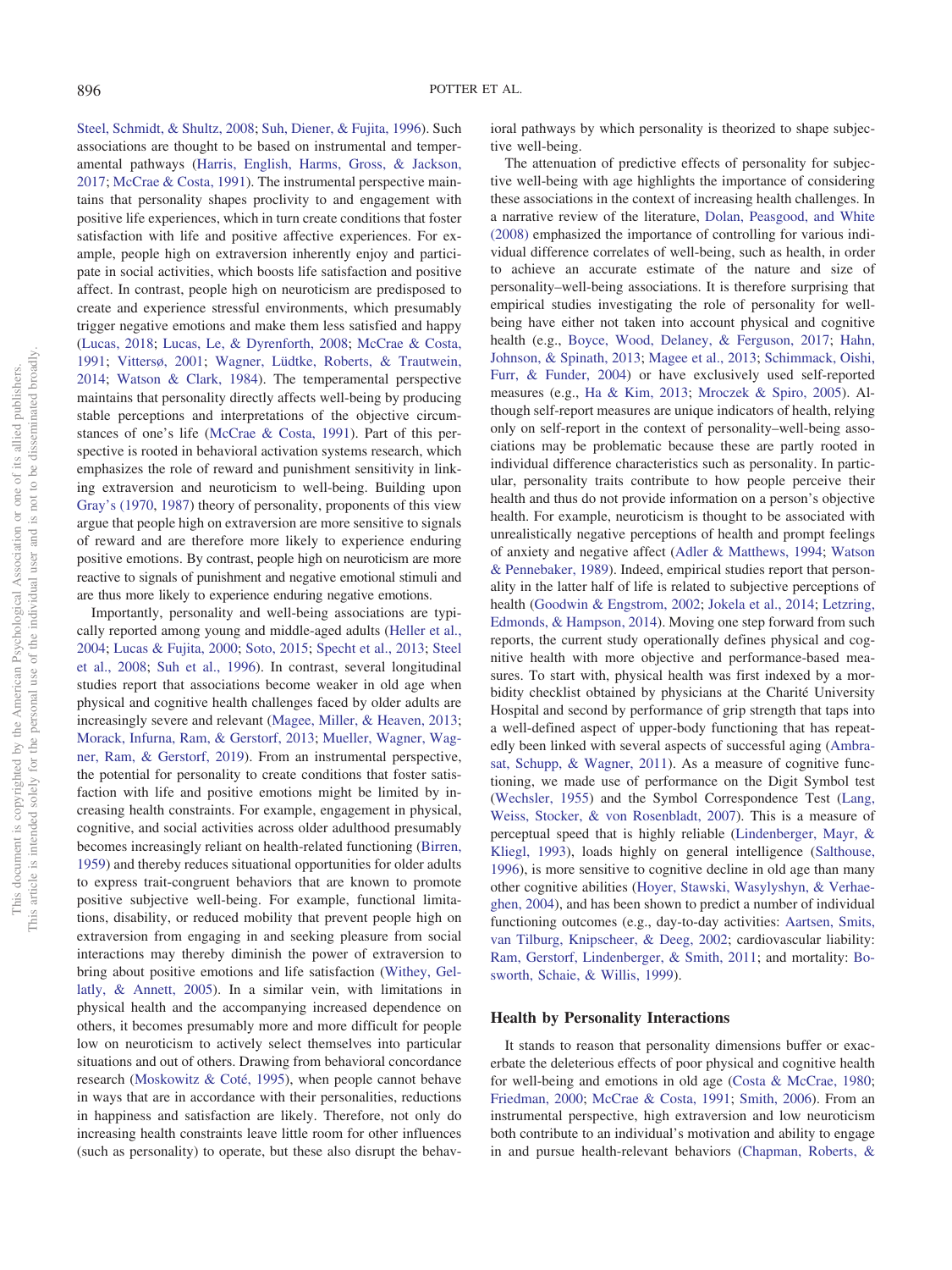[Duberstein, 2011;](#page-12-13) [Mõttus et al., 2013;](#page-14-17) [Rhodes & Smith, 2006\)](#page-15-18) and socially rewarding experiences [\(Okun, Pugliese, & Rook, 2007;](#page-15-19) [Selfhout et al., 2010\)](#page-15-20) that may help to alleviate the consequences of health challenges. From a temperamental perspective, it is known that extraversion and neuroticism shape the way in which people perceive their health (e.g., high extraversion and low neuroticism are associated with unrealistically positive appraisals of health: [Jokela et](#page-14-2) [al., 2014;](#page-14-2) [Letzring et al., 2014\)](#page-14-14). As a consequence the strength of impact that poor health has on one's well-being may also be shaped by one's perception and interpretation of such circumstances.

It is also possible that effects of personality may reverse with increasing health challenges (for in-depth discussion, see [Mueller,](#page-14-18) [Wagner, & Gerstorf, 2017\)](#page-14-18). For example, older adults maintain well-being by being more cognizant of threats to one's health—a scenario in which higher levels of neuroticism are associated with higher well-being [\(Baltes & Baltes, 1990;](#page-12-3) [Heckhausen, Wrosch, &](#page-13-16) [Schulz, 2010\)](#page-13-16). The increasing number of threats in old age may trigger the behavioral inhibition system of people high in neuroticism and so allow them to proactively avoid age-related stressors that are difficult to cope with. In a similar vein, extraversion may become increasingly disadvantageous because increasing health challenges that restrict people's ability to engage in and derive pleasure from social activities [\(Carver, Sutton, & Scheier, 2000\)](#page-12-14) may contribute to lower well-being [\(Kette, 1991\)](#page-14-19). Initial empirical evidence for these conceptual arguments comes from a recent study demonstrating that physical health and social factors interact with personality to shape terminal decline trajectories in wellbeing [\(Mueller et al., 2019\)](#page-15-11). In the current study, we broaden the perspective considerably by moving from the unique terminal decline phase at the very final years of life to considering the many different decades of life that constitute old age.

# **The Present Study**

We apply parallel sets of growth models to multiyear, withinperson change data obtained in BASE-II ( $N = 1,216$ ;  $M_{\text{age}} = 71$ years; range 60–88; 51% women) and SOEP ( $N = 3,418$ ;  $M_{\text{age}} =$ 70 years; range  $60-100$ ; 51% women). We specifically ask (a) how central facets of subjective well-being (life satisfaction, morale; feeling happy, angry, fearful, and sad) change as people move through old age, (b) whether and how key indicators of physical and cognitive health (overall morbidity, performance-based measures of grip strength and perceptual speed) and personality (extraversion and neuroticism) uniquely predict such trajectories, and (c) whether health and personality interact in these predictions.

We expect average stability or increase in the evaluative and positive emotion facets of well-being and average stability or decline in the discrete negative emotions (sad, angry, fearful), and we expect that these are also characterized by substantial individual differences in levels and rates of change. We hypothesize that higher levels of overall morbidity and of extraversion as well as lower levels of grip strength, perceptual speed, and neuroticism will each be independently associated with lower well-being across old age. Because extraversion and neuroticism are often defined as the propensity to experience positive emotions and negative emotions, respectively, we expect extraversion and neuroticism to show the strongest association with these two sets of emotions. Because expectations are less clear, we largely explore how health and personality uniquely predict subjective well-being

change and whether personality and health interactively shape well-being and emotion trajectories.

#### **Method**

Data were drawn from the Berlin Aging Study 2 (BASE-II) and the German Socio-Economic Panel (SOEP). A detailed description of the BASE-II and SOEP study design, sampling methods, variables, and procedures can be found in [Bertram et al. \(2014\)](#page-12-15) and [Gerstorf et al.](#page-13-17) [\(2016\)](#page-13-17) for BASE-II and in [Goebel et al. \(2018\)](#page-13-18) for SOEP. Select details relevant for the current study are presented below.

## **Participants and Procedure**

For BASE-II, participants were recruited from 2008 to 2013 from the metropolitan area of Berlin via advertisements as well as a participant pool at the Max Planck Institute for Human Development. Personality measures were obtained as part of a larger psychosocial assessment battery (see [Gerstorf et al., 2015\)](#page-13-19). Most participants completed the questionnaire online or at home with a paper–pencil version. Less than 5% of participants answered the items in face-to-face interviews. Medical information was obtained by the Charité - Universitätsmedizin Berlin as part of a two-day medical assessment that included a wide range of laboratory and functional tests as well as a comprehensive medical history assessment (see [König et al., 2018\)](#page-14-20). Cognitive assessments were administered in the laboratory in group sessions of three to six participants [\(Düzel et al., 2016\)](#page-13-20). One wave of personality data (assessed in 2009) and one wave of health data were available for this study. Approximately 80% of participants completed their health assessment between waves two (2009) and three (2012), and the remaining 20% of participants completed the assessment after wave three.<sup>1</sup>

Through survey questionnaires, up to eight waves of life satisfaction (assessed in 2008, 2009, 2010, 2012, 2013, 2014, 2016, and 2018) data and three waves of psychological morale (assessed in 2012, 2014, and 2016) data were obtained. Included in analyses were all BASE-II participants aged 65 or older who provided at least one well-being assessment, resulting in a final sample of 1,216 participants aged 60–88 ( $M_{\text{age}} = 71$ ;  $SD_{\text{age}} = 3.48$ ; 51% women). Specifically, we have  $86\%$  ( $n = 809$ ) of participants who provided at least four measurement points for life satisfaction and  $92\%$  ( $n = 1,060$ ) of participants who provided at least three measurement points for psychological morale.

For SOEP, participants were randomly recruited residents of Germany (for the random-walk recruitment methodology, see [Thompson, 2006\)](#page-15-21). The SOEP is a nationally representative prospective annual multicohort study of individuals in private households. SOEP has covered approximately 50,000 residents of Germany since it began in 1984. Data are collected once per year and

<sup>&</sup>lt;sup>1</sup> To make sure that our results are not influenced by the different timing of health assessments, we included the date of the health assessment as an additional predictor in follow-up analyses. This did not affect the pattern of results. In follow-up analyses, we additionally estimated the models with only the participants who had completed the health assessment between wave two and three and only used well-being data that were collected after these health assessments, which left us with five waves of life satisfaction data and three waves of psychological morale data. A small number of health effects did not remain statistically significant (for details, see [Online](http://dx.doi.org/10.1037/pag0000459.supp) [Supplementary Material C, Table C1\)](http://dx.doi.org/10.1037/pag0000459.supp).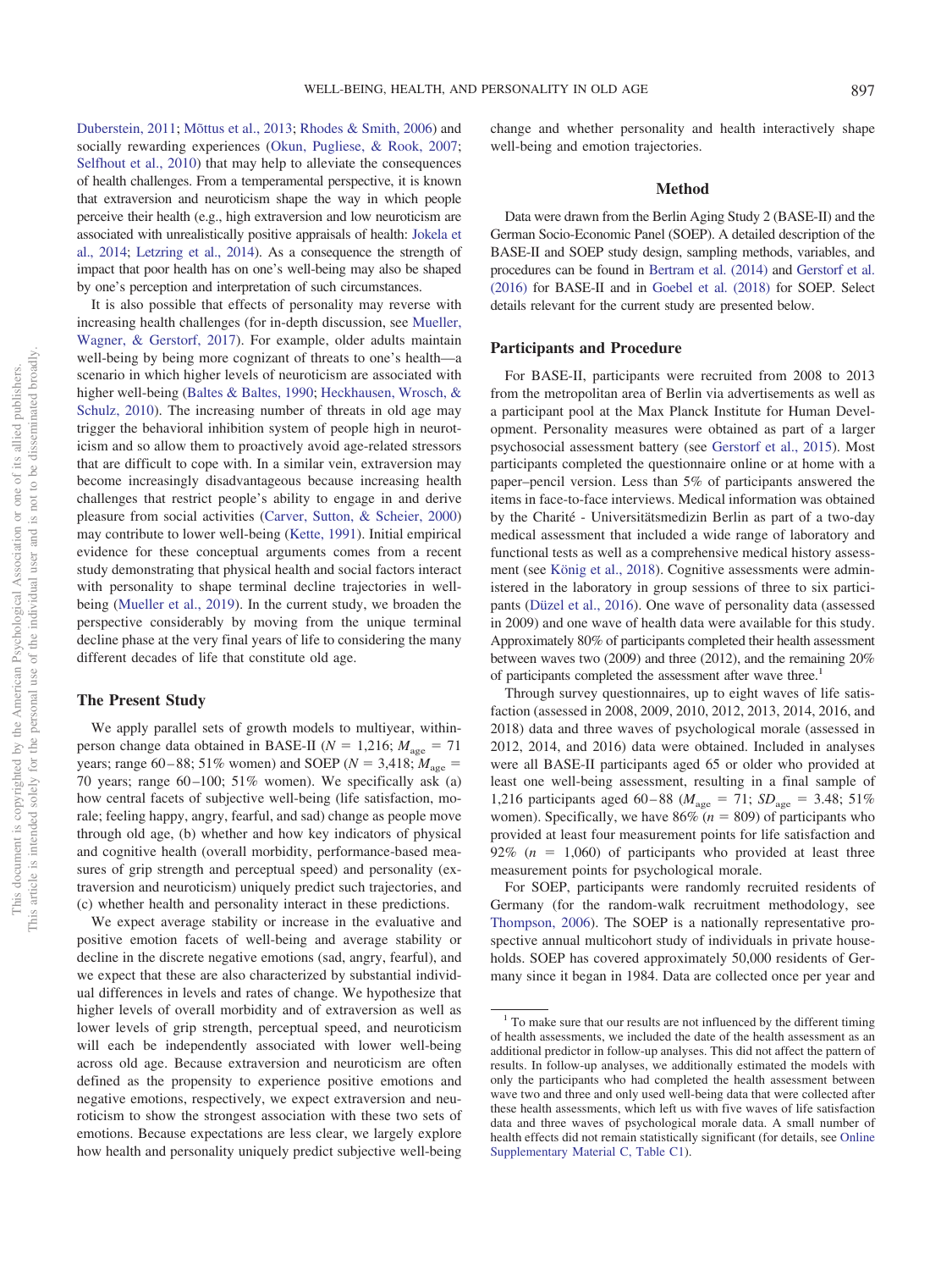primarily through face-to-face interviews, with approximately 10% of long-term participants responding via self-administered mail questionnaires. For this study, we analyzed eight waves of life satisfaction and affective well-being data (assessed in 2009, 2010, 2011, 2012, 2013, 2014, 2015 and 2016), one wave of personality data (assessed in 2009) and one wave of health data (assessed in either 2008 or 2009). Included in our analyses were all participants aged 60 or older who provided at least one well-being assessment, resulting in a final sample of 3,418 participants aged 60 –100  $(M<sub>age</sub> = 70; SD<sub>age</sub> = 4.87; 51% women)$ . With this set-up, we have 83% (*ns* between 3,443 and 8,472) of participants who provided at least six measurement points for each of the well-being and emotion measures used.

Ethics approval for BASE-II was granted by the ethics committee of the Charité – Universitätsmedizin Berlin and the ethics committee of the Max Planck Institute for Human Development, Berlin. Data from BASE-II have been used in a comprehensive number of publications covering a variety of research questions (see <https://www.base2.mpg.de/en> for a list of publications). Sociodemographics, physical and cognitive health, and psychosocial variables from the BASE-II data have been extensively used in psychological research (e.g., [Düzel et al., 2016;](#page-13-20) [Gerstorf et al.,](#page-13-19) [2015;](#page-13-19) [Hülür et al., 2016;](#page-13-21) [König et al., 2018;](#page-14-20) [Mueller et al., 2016\)](#page-14-21), but the research questions examined here do not overlap with any of these reports.

Ethics approval for the SOEP was granted by the German Council of Science and Humanities (Wissenschaftsrat). In addition, the SOEP is approved as being in accordance with the standards of the Federal Republic of Germany for lawful data protection; all participants gave free and informed consent to participate in the survey. A wide variety of research questions have been examined using SOEP data in a number of previous publications (see <http://www.diw.de/soeppapers> for a list of publications). Note that prior studies from our group have investigated psychosocial and physical health predictors of terminal well-being decline (i.e. among decedents only: [Gerstorf et al., 2014,](#page-13-22) [2016;](#page-13-17) [Mueller et al., 2019\)](#page-15-11). Moving one step further, the current study is the first to examine old age more broadly and investigate the unique and interactive roles of physical health and personality for levels and change across a number of different measures of subjective wellbeing.

To quantify sample selection and attrition, we conducted two sets of selectivity analysis. First, we examined whether and how participants included in our analyses were different from those who had not been included (e.g., because of missing data on any of the relevant variables). Results revealed that BASE-II participants included in our subsample were younger at first assessment  $(d = -0.22)$  and had better perceptual speed  $(d = 0.07)$  than those not included ( $n \approx 200$ ) but did not differ in terms of demography and personality. For SOEP, participants in our sample were younger, included more females  $(d = -0.03)$ , were more educated  $(d = 0.22)$ , had lower morbidity  $(d = -0.14)$ , higher grip strength  $(d = 0.24)$ , higher perceptual speed  $(d = 0.44)$ , and were less neurotic ( $d = -0.04$ ) and more extraverted ( $d = 0.04$ ), open ( $d =$ 0.131) and conscientious ( $d = 0.08$ ) than the 60+ year old SOEP participants not included here ( $n \approx 350$ ). Second, we used an effect-size metric indicating the extent to which individuals who provided data at only wave one differed from those who contributed more than one wave of data (for details, see [Lindenberger,](#page-14-22) [Singer, & Baltes, 2002\)](#page-14-22). For BASE-II, the latter were older  $(d =$ 

0.28), but did not differ in terms of demography, physical or cognitive health, and personality. For SOEP, participants who contributed more than one wave of data were younger  $(d = -0.14)$ and better educated  $(d = 0.08)$  and had lower morbidity  $(d = -0.05)$ , stronger grip strength  $(d = 0.08)$ , higher perceptual speed  $(d = 0.14)$ , and more openness  $(d = 0.05)$ . Results by and large indicate that participants included in our analyses (particularly those who provided the most change information) represent a positively selected subset of the larger population. Our results may thus not generalize to more diverse and frail population segments.

# **Measures**

**Subjective well-being.** All well-being and affect measures were assessed longitudinally. In both BASE-II and SOEP, life satisfaction was assessed with the question "How satisfied are you with your life, all things considered?" (translation of "Wie zufrieden sind Sie gegenwärtig, alles in allem, mit ihrem Leben?"; see also [Fujita & Diener,](#page-13-23) [2005;](#page-13-23) [Headey, Muffels, & Wagner, 2010\)](#page-13-24), answered on a 0 (totally *unsatisfied*) to 10 (*totally satisfied*) scale. Responses are taken as an indication of evaluative aspects of well-being [\(Diener, Suh, Lucas, &](#page-13-25) [Smith, 1999\)](#page-13-25). Psychological morale was only assessed in BASE-II using three items from the Philadelphia Geriatric Center Morale Scale [\(Lawton, 1975\)](#page-14-23) rated on a scale from 1 (*strongly disagree*) to 5 (*strongly agree*). Responses to the items ("I sometimes feel that life isn't worth living"; "I have a lot to be sad about"; "I take things hard") were reverse-coded so that higher scores indicate higher morale. Affective experiences—feeling happy, angry, fearful, and sad—were assessed using single items ("In the last four weeks, how often have you felt . . .?"), answered on a five-point scale ranging from 1 (*very rarely*) to 5 (*very often*; see [Hudson, Lucas, & Donnellan, 2016\)](#page-13-26). These four items measuring affective experiences have been widely used in psychological and life span developmental inquiry (e.g., [Anusic, Lucas, & Donnellan, 2017;](#page-12-16) [Kunzmann, Richter, & Schmukle,](#page-14-24) [2013\)](#page-14-24).

**Physical and cognitive health.** In BASE-II, overall morbidity was obtained through participant self-reports of diagnoses, with select diagnoses (e.g., diabetes mellitus) being verified by additional (blood-laboratory) tests (for details, see [Bertram et al.,](#page-12-15) [2014\)](#page-12-15). Diagnoses were used to compute a morbidity index largely based on the categories of the Charlson index, which is a weighted sum of moderate to severe diagnoses, mostly of chronic physical illnesses, including cardiovascular illnesses (e.g., congestive heart failure), cancer (e.g., lymphoma), and metabolic diseases (e.g., diabetes mellitus). Each disease was assigned a number  $(1 =$  $moderate$  to  $3 = severe)$  based on the severity of the condition (e.g., 1 for myocardial infarct, diabetes, ulcer or chronic liver disease; 2 for diabetes with end organ damage, tumor, or lymphoma; 3 for moderate or severe liver disease, etc.; for details, see [Charlson, Pompei, Ales, & MacKenzie, 1987;](#page-12-17) [Meyer et al., 2016\)](#page-14-25). In the SOEP, morbidity was defined as the number of medical conditions participants endorsed on a nine-category medical symptom checklist (diabetes, asthma, cardiopathy, cancer, apoplectic stroke, high blood pressure, migraine, dementia, and other chronic illnesses).

In BASE-II, grip strength was assessed as the average force applied to a hand dynamometer (Smedley) over three trials with the dominant hand (for details, see [Goldeck et al., 2016\)](#page-13-27). The force exerted was measured in kilograms  $(0-100 \text{ kg})$ . In the SOEP, grip strength was similarly assessed as the average force applied to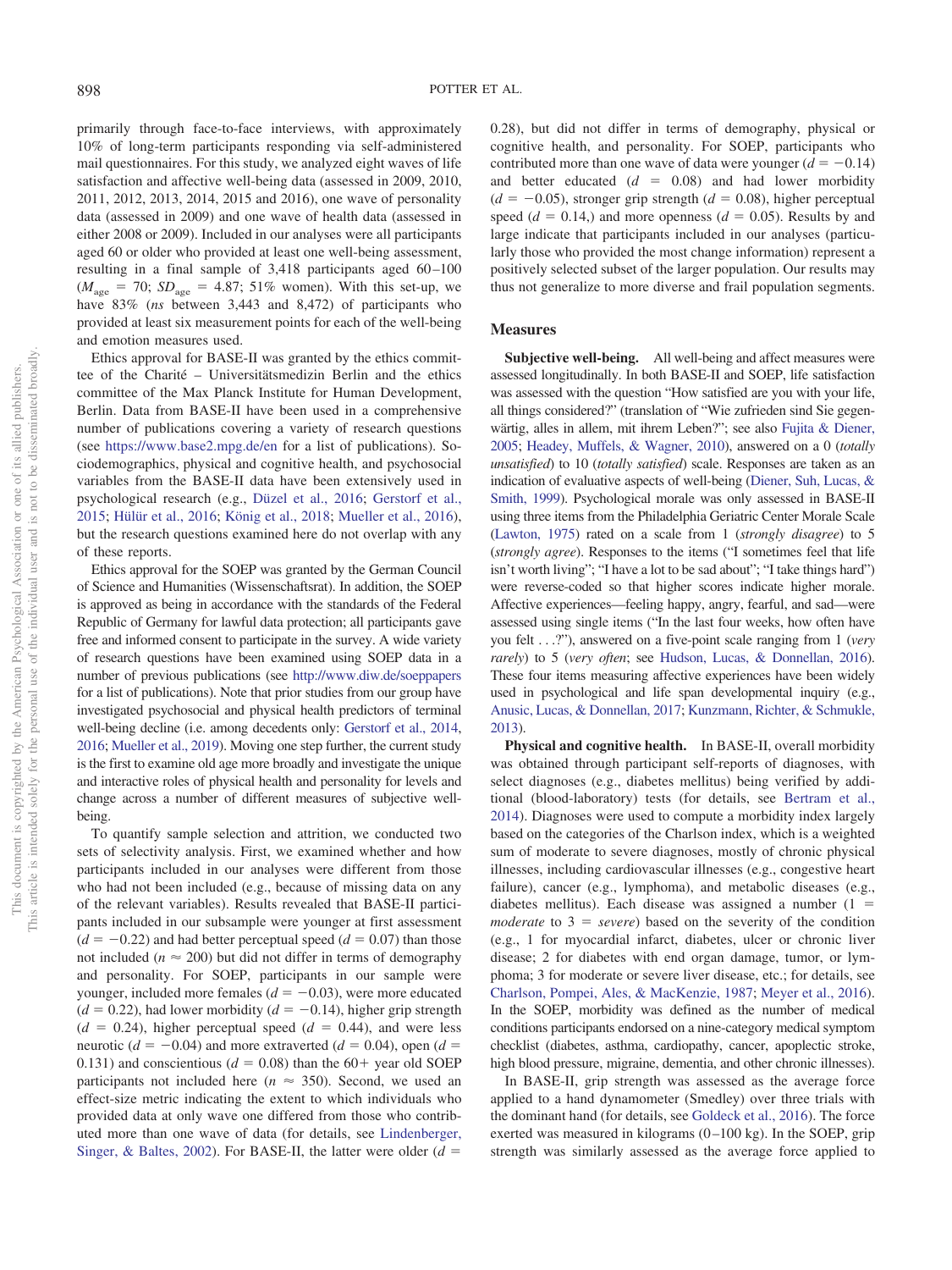hand dynamometer (Smedley S TTM Tokio 100kg), over two trials with the dominant hand (for details, see [Ambrasat et al., 2011\)](#page-12-9).

In BASE-II, the Digit Symbol subtest of the Wechsler Adult Intelligence Test (WAIS; [Wechsler, 1955\)](#page-15-14) was used to assess perceptual speed. The test involves substituting symbols for numbers following a coding scheme. Participants were given 90 s to fill as many boxes as possible with the appropriate symbols. The score was then calculated by subtracting the number of errors from the number of correctly filled boxes (for details, see [Gerstorf et al.,](#page-13-19) [2015\)](#page-13-19). In the SOEP, perceptual speed was assessed by the Symbol Correspondence Test—an ultrashort test developed for the SOEP (for details, see [Lang et al., 2007\)](#page-14-15) that corresponds to the Digit Symbol subtest of the WAIS. The test similarly involved participants matching as many numbers and symbols as possible within 90 s according to a given correspondence list which is visible to the respondents on a screen. The test shows considerable convergent validity with more comprehensive and well-established intelligence tests [\(Lang et al., 2007\)](#page-14-15).

**Personality.** In both BASE-II and SOEP, personality was assessed using a German short version of the Big Five Inventory (BFI-S; [John & Srivastava, 1999;](#page-13-28) [Lang, John, Lüdtke, Schupp, &](#page-14-26) [Wagner, 2011\)](#page-14-26). The scale used contains three items for each of the five factors (extraversion, neuroticism, conscientiousness, openness, agreeableness) and were answered on a 7-point Likert scale ranging from 1 (*strongly disagree*) to 7 (*strongly agree*). The scale was designed for use in large surveys and displays acceptable reliability and validity in comparison with the German adaption of the NEO-FFI and other criteria [\(Gerlitz & Schupp, 2005\)](#page-13-29). In both samples, Cronbach's alphas for the two subscales were at the lower end of what is considered acceptable (BASE-II: neuroticism  $\alpha$  = .70, extraversion  $\alpha = .69$ ; SOEP: neuroticism,  $\alpha = .60$ ; extraversion  $\alpha = .60$ , which reflects the shortness of the scales and the heterogeneity of the items that were selected to measure relatively broad constructs (for more details, see [Lucas & Donnellan, 2011\)](#page-14-27).

**Demographic correlates.** For both BASE-II and SOEP, we used the same set of demographic variables. For both data sets, age was computed as the difference between the date of a participant's personality assessment and his or her date of birth, scaled in years. Gender was coded 0 for men and 1 for women. Education was measured as number of years spent in formal schooling.

## **Statistical Analyses**

To ensure comparability, we used the same set of multilevel growth models for each well-being and emotion outcome variable. To investigate our research questions, we estimated multilevel growth models using repeated measures of well-being over time. Our basic model took the following form:

$$
Well - being_{ti} = \beta_{0i} + \beta_{1i}(time_{ti}) + \beta_{2i}(time_{ti}^{2}) + e_{ti} \qquad (1)
$$

<span id="page-5-0"></span>where person  $i$ 's subjective well-being at time  $t$ , well-being<sub>ti</sub>, is modeled as a function of an individual-specific intercept parameter,  $\beta_{0i}$ , and individual-specific slope parameters,  $\beta_{1i}$  and  $\beta_{2i}$ , that model linear and quadratic rates of change in well-being over time and residual error,  $e_{ii}$ . Following usual practice [\(Ram & Grimm,](#page-15-22) [2015\)](#page-15-22), we modeled individual differences in intercepts,  $\beta_{0i}$ , and slopes,  $\beta_{1i}$  and  $\beta_{2i}$  (from the Level 1 model given in [Equation 1\)](#page-5-0), as a function of health and personality variables and their interaction, as well as age interactions (Level 2). For all subjective well-being outcomes, the Level 2 portion of the model took the following general form:

$$
\beta_{0i} = \gamma_{00} + \gamma_{01}(age \ at \ T1_i) + \gamma_{02}(women_i) + \gamma_{03}(eduction_i)
$$

- +  $\gamma_{04}(morbidity_i) + \gamma_{05}(grip \ strength_i)$
- +  $\gamma_{06}$ (*perceptual speed<sub>i</sub>*) +  $\gamma_{07}$ (*extraversion<sub>i</sub>*)
- +  $\gamma_{08}(neuroticism_i)$  +  $\gamma_{09}(extraversion_i \times health\ variable_i)$
- $+ \gamma_{010}$ (*neuroticism*<sub>i</sub>  $\times$  *health variable*<sub>*i*</sub>)
- +  $\gamma_{011}(presonality_i \times age \text{ at } T1_i)$
- $+ \gamma_{012}(presonality_i \times health\ variable_i \times age\ at\ T1_i) + u_{0i}$

(2)

$$
\beta_{1i} = \gamma_{10} + \gamma_{11}(age \text{ at } T1_i) + \gamma_{12}(women_i) + \gamma_{13}(eduction_i)
$$

+  $\gamma_{14}(morbidity_i) + \gamma_{15}(grip strength_i)$ 

- +  $\gamma_{16}(perceptual speed_i) + \gamma_{17}(extraversion_i)$
- +  $\gamma_{18}(neuroticism_i)$  +  $\gamma_{19}(extraversion_i \times health\ variable_i)$
- $+ \gamma_{110}$ (*neuroticism*<sub>i</sub>  $\times$  *health variable*<sub>i</sub>)
- +  $\gamma_{111}(presonality_i \times age \text{ at } T1_i)$
- $+ \gamma_{112}(presonality_i \times health\ variable_i \times age\ at\ T1_i) + u_{1i}$

(3)

$$
\beta_{2i} = \gamma_{19} + u_{2i}.\tag{4}
$$

where  $\gamma_{00}$  to  $\gamma_{112}$  are sample-level regression parameters and the  $u_{0i}$ through  $u_{2i}$  are residual unexplained individual differences, which are assumed to be multivariate normally distributed with variances  $\sigma_{u_{0i}}^2$  $\sigma^2_{u_{1i}}$  and  $\sigma^2_{u_{2i}}$  and covariance  $\sigma^2_{u_{0i}u_{1i}}$ ,  $\sigma^2_{u_{0i}u_{2i}}$  and  $\sigma^2_{u_{0i}u_{2i}}$ . All person-level predictors were grand-mean centered, so that the regression parameters reflect average trajectories across all individuals. Age was centered at 70 years because this is the age range for which most observations are available and thus help the models to produce more robust parameter estimates. Following good practice [\(Grimm, Ram, &](#page-13-30) [Estabrook, 2016\)](#page-13-30), the final models were trimmed to remove main effects on the slope, interaction terms and quadratic slopes that were not reliably different from zero.

We fitted all models to the data using SAS Proc Mixed [\(Littell,](#page-14-28) [Milliken, Stroup, Wolfinger, & Schabenberger, 2006\)](#page-14-28) with the typical assumption that incomplete data were missing at random [\(Little &](#page-14-29) [Rubin, 1987\)](#page-14-29). Variables included in our models (e.g., age, gender, education, and health) served as attrition-informative variables that help to accommodate longitudinal selectivity [\(Grimm et al., 2016;](#page-13-30) [McArdle, 1994\)](#page-14-30). Research into interaction effects of health and personality for older adults' subjective well-being is still underexplored, making it potentially important to allow even small effects to surface. Therefore, rather than adjusting for multiple testing in highly conservative ways, we chose the more liberal  $p \leq .05$  significance level to give personality the chance to emerge as a moderator.

#### **Results**

Observed means, standard deviations, and intercorrelations among the study variables are presented in [Table 1](#page-6-0) (BASE-II sample) and [Table 2](#page-6-1) (SOEP sample). As expected, all facets of subjective well-being showed small, and mostly significant, cor-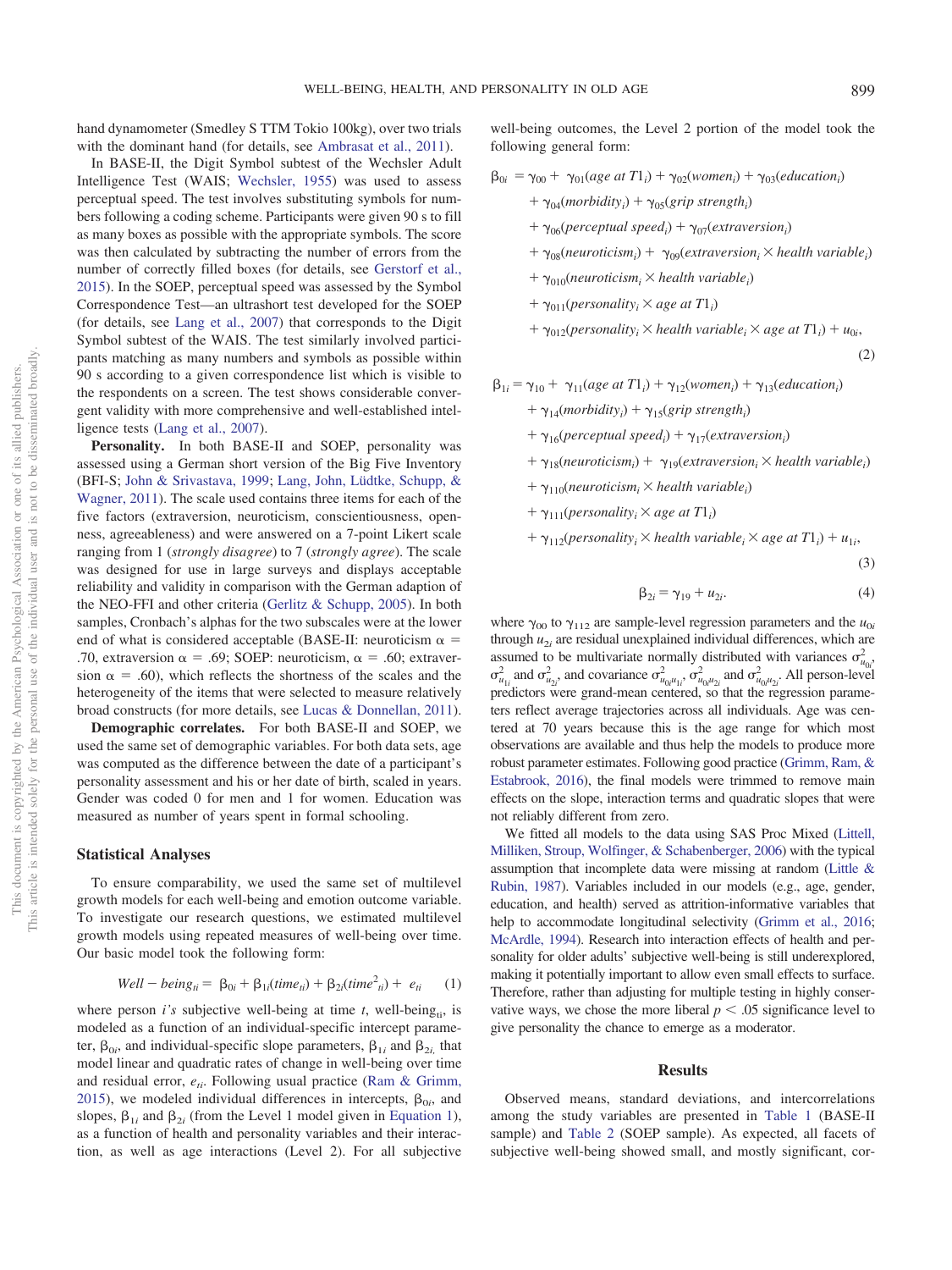<span id="page-6-0"></span>

| Table 1                                                                           |  |
|-----------------------------------------------------------------------------------|--|
| Descriptive Statistics and Intercorrelations Among the Study Variables in BASE-II |  |

|                               |      | Intercorrelations |        |        |        |        |        |        |        |        |
|-------------------------------|------|-------------------|--------|--------|--------|--------|--------|--------|--------|--------|
| Variable                      |      | 2                 | 3      | 4      | 5      | 6      | 7      | 8      | 9      | 10     |
| 1. Life satisfaction $(0-10)$ |      | .44               | $-.02$ | $-.04$ | .03    | $-.11$ | .08    | .04    | $-.34$ | .19    |
| 2. Morale $(0-4)$             |      |                   | $-.03$ | $-.10$ | .08    | $-.12$ | .12    | .09    | $-.47$ | .16    |
| 3. Age $(60-88)$              |      |                   |        | .02    | $-.02$ | $-.00$ | $-.12$ | $-.10$ | .03    | $-.10$ |
| 4. Women $(0, 1)$             |      |                   |        |        | $-.19$ | $-.04$ | $-.79$ | .16    | .16    | .14    |
| 5. Education $(7-18)$         |      |                   |        |        |        | .01    | .16    | .13    | $-.03$ | $-.08$ |
| 6. Morbidity $(0-10)$         |      |                   |        |        |        |        | $-.04$ | $-.06$ | .13    | $-.01$ |
| 7. Grip strength $(7-59)$     |      |                   |        |        |        |        |        | $-.10$ | $-.19$ | $-.08$ |
| 8. Perceptual speed $(21–76)$ |      |                   |        |        |        |        |        |        | $-.07$ | $-.05$ |
| 9. Neuroticism $(1-7)$        |      |                   |        |        |        |        |        |        |        | $-.14$ |
| 10. Extraversion $(1-7)$      |      |                   |        |        |        |        |        |        |        |        |
| $\boldsymbol{M}$              | 7.61 | 3.08              | 70.62  | 0.51   | 14.59  | 1.25   | 32.28  | 44.35  | 3.58   | 4.95   |
| <i>SD</i>                     | 1.62 | 0.83              | 3.84   | 0.50   | 3.02   | 1.32   | 9.14   | 8.95   | 1.31   | 1.17   |

*Note.*  $N = 1,216$ . Intercorrelations of  $r = 1.08$  or above differ statistically significantly from zero at  $p < 0.01$ .

relations with morbidity (ranging between  $r = .10$  and .19), grip strength (ranging between  $r = .01$  and .25), and perceptual speed (ranging between  $r = .02$  and .13). These results align with the modest health–well-being associations reported in the literature [\(Diener & Chan, 2011;](#page-13-31) [Steptoe, Demakakos, de Oliveira, &](#page-15-23) [Wardle, 2012\)](#page-15-23). Each facet of subjective well-being showed significant and small-to-moderate associations with extraversion (ranging between  $r = .11$  and  $.19$ ) and moderately sized associations with neuroticism (ranging between  $r = .24$  and .47). Of note is also that intercorrelations among the health and personality predictors were in the small to moderate range, indicating that these variables tap into different aspects of the larger construct and measurement space.

# **Trajectories of Subjective Well-Being in Old Age**

In a preliminary step, we estimated an unconditional interceptonly model for all subjective well-being outcomes in order to examine the distribution of between-person and within-person variation (see [Table 3\)](#page-7-0). Analyses revealed approximately even distribution of between-person variance to within-person variance for all outcomes, which helps to ensure between- and within-study comparability of results.

Consistent with previous reports [\(Costa, McCrae, & Zonderman,](#page-12-18) [1987;](#page-12-18) [Stacey & Gatz, 1991\)](#page-15-24), our results revealed that facets of negative emotions exhibited on average small but significant declines across time: feeling angry ( $\gamma = -0.016$ ,  $p = .0129$ ), fearful  $(\gamma = -0.025, p < .0001)$ , and sad  $(\gamma = -0.023, p = .0009)$ . In contrast, feeling happy ( $\gamma = -0.005$ ,  $p = .3405$ ) and psychological morale ( $\gamma = -0.017$ ,  $p = .2115$ ) exhibited average stability. Life satisfaction in BASE-II exhibited very minor declines ( $\gamma = -0.021$ ,  $p = .0139$ ) and in the SOEP very minor increases ( $\gamma = 0.038$ ,  $p =$ .0010) (see [Figure 1\)](#page-7-1). As shown in the online supplementary material (see [Table B1\)](http://dx.doi.org/10.1037/pag0000459.supp), these patterns of results remained when tested in a zero-order fashion.

## <span id="page-6-1"></span>Table 2

*Descriptive Statistics and Intercorrelations Among the Study Variables in SOEP*

|                               | Intercorrelations |        |        |        |        |        |        |        |        |        |        |        |        |
|-------------------------------|-------------------|--------|--------|--------|--------|--------|--------|--------|--------|--------|--------|--------|--------|
| Variable                      |                   | 2      | 3      | 4      | 5      | 6      |        | 8      | 9      | 10     | 11     | 12     | 13     |
| 1. Life satisfaction $(0-10)$ |                   | $-.28$ | $-.32$ | $-.36$ | .42    | $-.02$ | $-.04$ | .15    | $-.19$ | .10    | .13    | $-.34$ | .19    |
| 2. Angry $(1-5)$              |                   |        | .34    | .32    | $-.16$ | $-.13$ | .02    | .01    | .10    | $-.01$ | $-.02$ | .34    | $-.03$ |
| 3. Fearful $(1-5)$            |                   |        |        | .49    | $-.22$ | .02    | .23    | $-.12$ | .12    | $-.22$ | $-.08$ | .46    | $-.11$ |
| 4. Sad $(1-5)$                |                   |        |        |        | $-.29$ | .06    | .21    | $-.10$ | .15    | $-.25$ | $-.11$ | .40    | $-.11$ |
| 5. Happy $(1-5)$              |                   |        |        |        |        | $-.09$ | $-.05$ | .11    | $-.10$ | .13    | .07    | $-.24$ | .18    |
| 6. Age (60-100)               |                   |        |        |        |        |        | .05    | $-.13$ | .17    | $-.30$ | $-.26$ | $-.00$ | $-.05$ |
| 7. Women $(0, 1)$             |                   |        |        |        |        |        |        | $-.22$ | .02    | $-.74$ | $-.03$ | .22    | .06    |
| 8. Education $(7-18)$         |                   |        |        |        |        |        |        |        | $-.07$ | .21    | .19    | $-.15$ | .05    |
| 9. Morbidity $(0-7)$          |                   |        |        |        |        |        |        |        |        | $-.13$ | $-.10$ | .17    | $-.03$ |
| 10. Grip strength (3.5–67.5)  |                   |        |        |        |        |        |        |        |        |        | .15    | $-.21$ | .02    |
| 11. Perceptual speed (0–54)   |                   |        |        |        |        |        |        |        |        |        |        | $-.07$ | .07    |
| 12. Neuroticism $(1-7)$       |                   |        |        |        |        |        |        |        |        |        |        |        | $-.15$ |
| 13. Extraversion (1-7)        |                   |        |        |        |        |        |        |        |        |        |        |        |        |
| M                             | 7.06              | 2.44   | 1.88   | 2.29   | 3.31   | 69.75  | 0.51   | 11.94  | 1.26   | 35.23  | 20.22  | 3.86   | 4.65   |
| <i>SD</i>                     | 1.71              | 0.97   | 0.97   | 1.00   | 0.88   | 6.89   | 0.50   | 2.77   | 1.09   | 11.28  | 10.71  | 1.23   | 1.08   |

*Note.*  $N = 3,418$ . SOEP = German Socio-Economic Panel. All variables are taken from T2 (2009), the wave in which most data points had been obtained, other than psychological morale, for which a measure was only available from 2012. Intercorrelations of  $r = 1.08$  or above differ statistically significantly from zero at  $p < .01$ .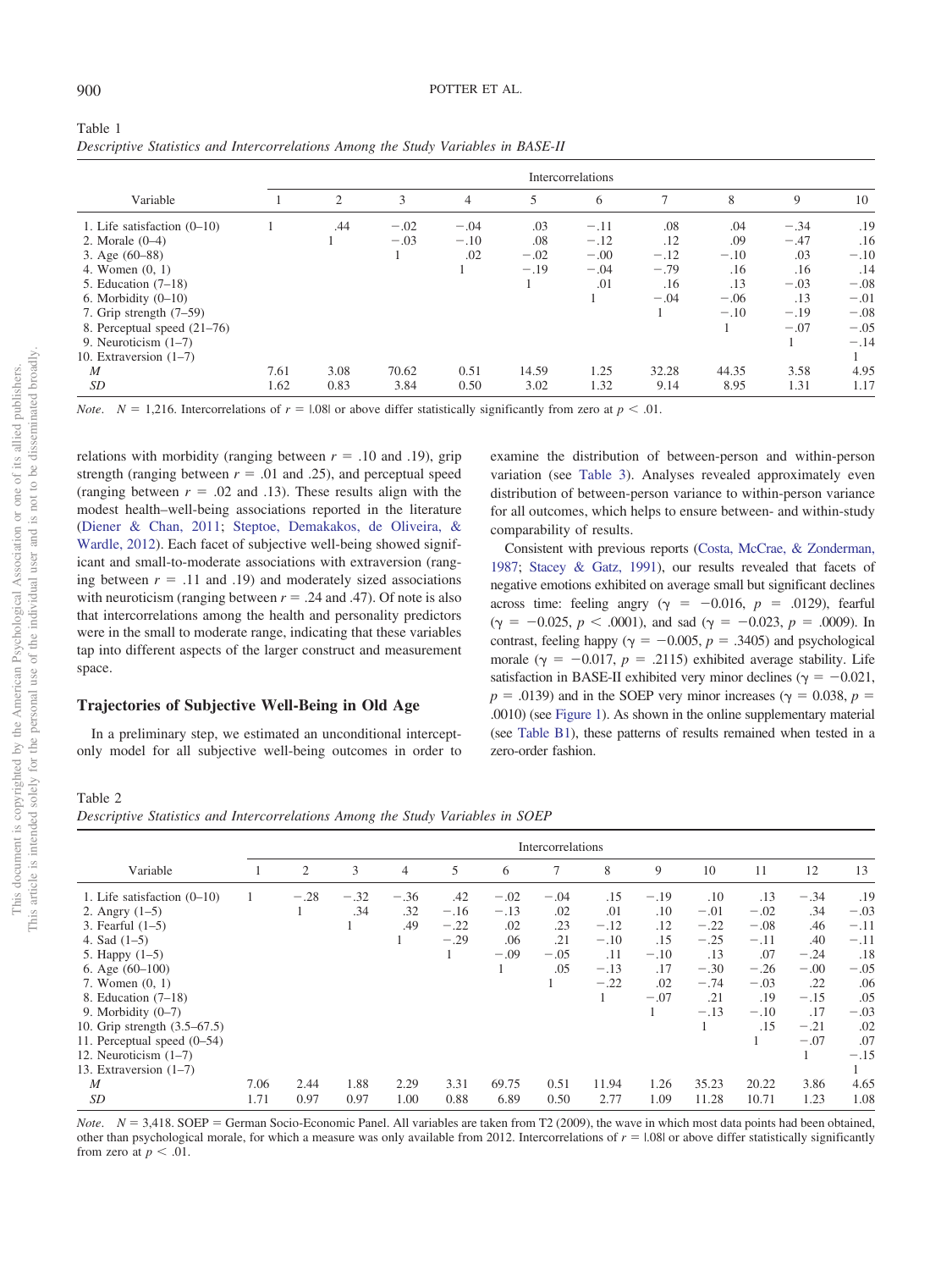<span id="page-7-0"></span>

| Table 3                                                                |  |  |  |
|------------------------------------------------------------------------|--|--|--|
| Baseline (Intercept-Only) Model for All Subjective Well-Being Outcomes |  |  |  |

| Effects               | Life satisfaction<br>(BASE-II) | Morale<br>(BASE-II) | Life satisfaction<br>(SOEP) | Angry<br>(SOEP)   | Fearful<br>(SOEP)            | Happy<br>(SOEP)   | Sad<br>(SOEP)                |
|-----------------------|--------------------------------|---------------------|-----------------------------|-------------------|------------------------------|-------------------|------------------------------|
| Intercept $(SD)$      | $7.643(0.040)$ **              | $3.066(0.021)$ **   | $6.989(0.019)$ **           | $2.430(0.001)$ ** | $1.962(0.010)$ <sup>**</sup> | $3.322(0.009)$ ** | $2.388(0.010)$ <sup>**</sup> |
| Var. intercept $(SD)$ | 1.549(0.081)                   | 0.404(0.023)        | 2.220(0.042)                | 0.365(0.009)      | 0.464(0.011)                 | 0.400(0.009)      | 0.459(0.011)                 |
| Residual $(SD)$       | 1.488(0.035)                   | 0.293(0.012)        | 1.156(0.003)                | 0.535(0.005)      | 0.502(0.004)                 | 0.388(0.003)      | 0.577(0.005)                 |
| Rho (ICC)             | 0.510                          | 0.580               | 0.510                       | 0.406             | 0.480                        | 0.508             | 0.404                        |
| AIC                   | 17430.9                        | 5554.6              | 709497.1                    | 84307.8           | 83431.7                      | 75324.1           | 87554.3                      |
| $-2$ LL               | 17424.9                        | 5548.6              | 709491.1                    | 84301.8           | 83425.7                      | 75318.1           | 87548.3                      |

*Note*.  $-2LL = -2 \log$  likelihood; *SD* = standard deviation; ICC = intraclass correlation; Var. = variance; SOEP = German Socio-Economic Panel.  $p < .001$ .

# **The Role of Health and Personality**

Consistent with expectations, results revealed that suffering from morbidity and poor performance on grip strength and perceptual speed were independently associated with lower levels of life satisfaction, morale, and happiness and more sadness, anger, and fear at age 70. As shown in [Table 4,](#page-8-0) higher morbidity was associated with lower life satisfaction (BASE-II:  $\gamma = -0.087$ ,  $p = .0024$ ; SOEP:  $\gamma = -0.123$ ,  $p = .0086$ ) and morale ( $\gamma = -0.041$ ,  $p = .0077$ ), as well as more sadness ( $\gamma =$ 0.102,  $p = .0006$ ) and anger ( $\gamma = 0.076$ ,  $p = .0051$ ). Lower grip strength was similarly associated with lower life satisfaction  $(BASE-II: \gamma = -0.017, p = .0091; SOEP: \gamma = -0.029, p <$ .0001) and happiness ( $\gamma = -0.015$ ,  $p = .0002$ ), as well as more

sadness ( $\gamma = 0.014$ ,  $p = .0013$ ), fearfulness ( $\gamma = 0.014$ ,  $p =$ .0004), and anger ( $\gamma = 0.009$ ,  $p = .0324$ ). Lower perceptual speed was associated with lower life satisfaction (SOEP:  $\gamma = -0.010$ ,  $p = .0250$ , morale ( $\gamma = -0.006$ ,  $p = .0060$ ), and happiness  $(\gamma = -0.007, p = .0075)$  as well as more fearfulness ( $\gamma = 0.008$ ,  $p = .0024$ .

Most important for our second research question, results revealed that over and above physical and cognitive health, extraversion and neuroticism were associated with individual differences in levels of well-being. As can be seen in [Figure 2,](#page-9-0) higher extraversion was associated with higher life satisfaction  $(BASE-II: \gamma = 0.194, p < .0001; SOEP: \gamma = 0.192, p < .0001$ , morale ( $\gamma = 0.078, p < .0001$ ), happiness ( $\gamma = 0.122, p <$ 



<span id="page-7-1"></span>*Figure 1.* Prototypical model-implied well-being and emotion trajectories based on zero-order models. Short thick lines represent within-person change across chronological age. It can be obtained that well-being across old age entails both stability and change, with some facets of well-being remaining on average relatively stable (Panel B: morale; Panel F: happiness), while others exhibited slight increases (Panel C: SOEP life satisfaction) or decreases (Panel A: BASE-II life satisfaction; Panel G: sadness; Panel D: anger; Panel E: fearfulness).  $SOEP = German Socio-Economic Panel.  $p < .01$ .$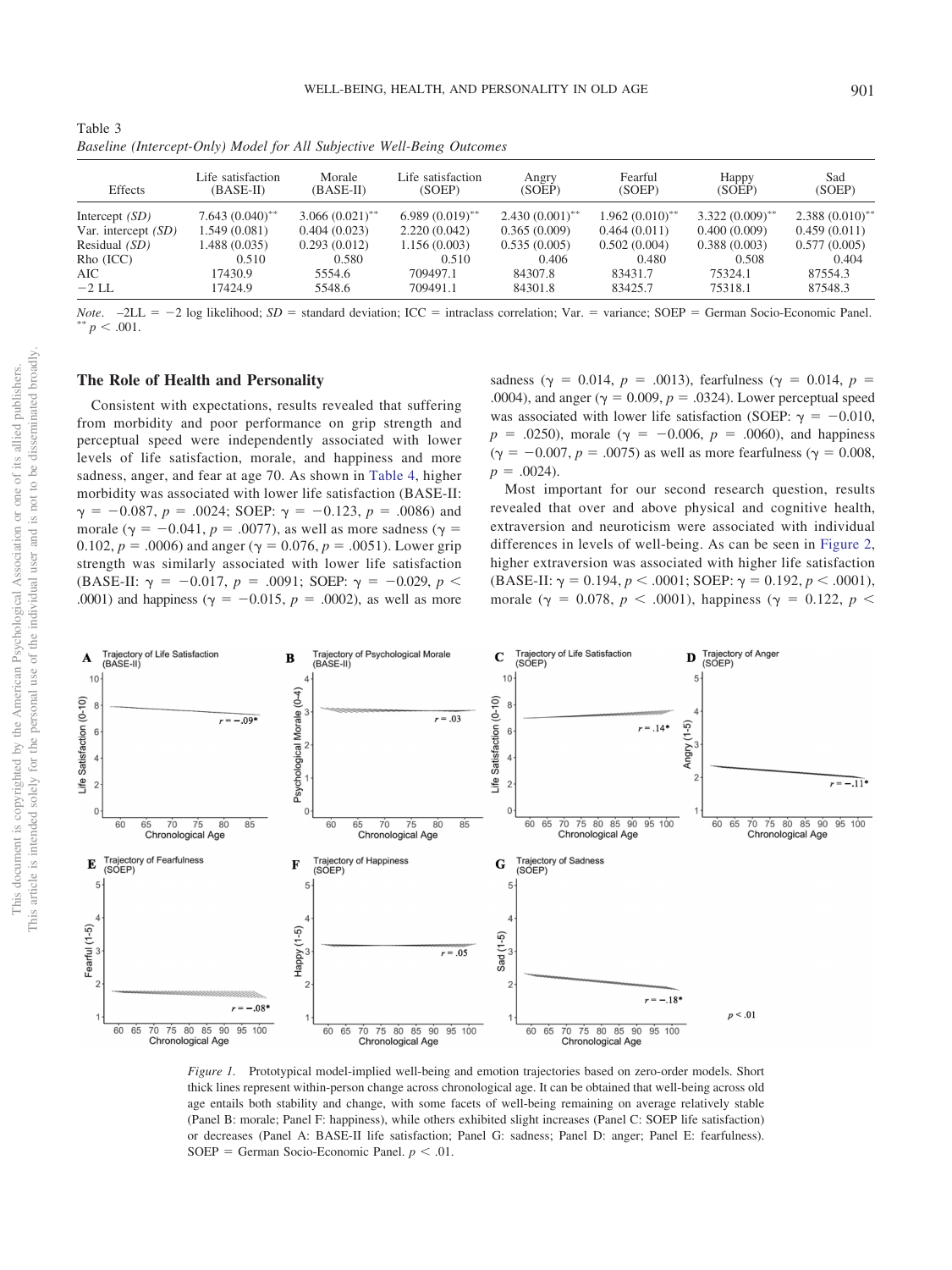| This article is intended solely for the personal use of the individual user and is not to be disseminated broadly.<br>This document is copyrighted by the American Psychological Association or one of its allied publishers. |                                   |
|-------------------------------------------------------------------------------------------------------------------------------------------------------------------------------------------------------------------------------|-----------------------------------|
|                                                                                                                                                                                                                               | .00<br>ass<br>rot<br>sat<br>$γ =$ |

<span id="page-8-0"></span>Table 4

*Growth Models for Well-Being, Testing Predictive Effects of Sociodemographic Characteristics, Morbidity, Grip Strength, and Perceptual Speed*

|                                             | Life satisfaction<br>$(BASE-II)$ |           | Morale (BASE-II)         |                          |                          | Life satisfaction<br>(SOEP)   |  |  |
|---------------------------------------------|----------------------------------|-----------|--------------------------|--------------------------|--------------------------|-------------------------------|--|--|
| Effects                                     | Est.                             | <b>SE</b> | Est.                     | SE                       | Est.                     | SE                            |  |  |
| Intercept                                   | $7.652**$                        | 0.040     | $3.045***$               | 0.025                    | $7.147**$                | 0.064                         |  |  |
| Slope                                       | $-0.021*$                        | 0.008     | $-0.017$                 | 0.014                    | $0.040**$                | 0.011                         |  |  |
| Slope <sup>2</sup>                          | $-0.005*$                        | 0.002     |                          |                          |                          |                               |  |  |
| Age                                         | 0.020                            | 0.011     | 0.000                    | 0.005                    | $0.017*$                 | 0.007                         |  |  |
| Women                                       | 0.198                            | 0.123     | $-0.075$                 | 0.067                    | $0.709**$                | 0.149                         |  |  |
| Education                                   | 0.006                            | 0.012     | 0.010                    | 0.007                    | $0.063*$                 | 0.019                         |  |  |
| Morbidity                                   | $-0.087*$                        | 0.029     | $-0.041*$                | 0.015                    | $-0.122*$                | 0.049                         |  |  |
| Grip strength                               | $0.017*$                         | 0.007     | 0.002                    | 0.004                    | $0.029^{\ast\ast}$       | 0.007                         |  |  |
| Perceptual speed                            | 0.008                            | 0.004     | $0.006*$                 | 0.002                    | $0.011*$                 | 0.005                         |  |  |
| Extraversion                                | $0.194***$                       | 0.033     | $0.078***$               | 0.018                    | $0.191**$                | 0.045                         |  |  |
| Neuroticism                                 | $-0.361**$                       | 0.030     | $-0.273***$              | 0.016                    | $-0.387**$               | 0.040                         |  |  |
| Age $\times$ Slope                          | 0.003                            | 0.002     | 0.001                    | 0.004                    | 0.002                    | 0.002                         |  |  |
| Women $\times$ Slope                        | 0.038                            | 0.027     | $-0.030$                 | 0.052                    | $-0.044$                 | 0.035                         |  |  |
| Education $\times$ Slope                    | 0.003                            | 0.003     | 0.003                    | 0.005                    | $-0.001$                 | 0.004                         |  |  |
| Morbidity $\times$ Slope                    | $-0.009$                         | 0.006     | $-0.029*$                | 0.013                    | 0.016                    | 0.011                         |  |  |
| Grip $\times$ Slope                         | 0.001                            | 0.001     | $-0.003$                 | 0.003                    | $-0.003$                 | 0.002                         |  |  |
| Speed $\times$ Slope                        | $-0.001$                         | 0.001     | 0.002                    | 0.002                    | $-0.001$                 | 0.001                         |  |  |
| Extraversion $\times$ Slope                 | $-0.001$                         | 0.007     | $-0.020$                 | 0.013                    | 0.011                    | 0.009                         |  |  |
| Neuroticism $\times$ Slope                  | $-0.004$                         | 0.006     | 0.015                    | 0.012                    | $-0.011$                 | 0.009                         |  |  |
| Extraversion $\times$ Age                   | $-0.017$                         | 0.009     |                          | $\overline{\phantom{0}}$ |                          |                               |  |  |
| Speed $\times$ Age                          | 0.000                            | 0.001     |                          |                          |                          |                               |  |  |
| Extraversion $\times$ Speed                 | $-0.003$                         | 0.001     |                          | $\overline{\phantom{0}}$ | $-0.009*$                | 0.004                         |  |  |
| Extraversion $\times$ Speed $\times$ Age    | $-0.003*$                        | 0.001     | $\overline{\phantom{0}}$ | $\overline{\phantom{0}}$ |                          |                               |  |  |
| Neuroticism $\times$ Morbidity              | $-0.025$                         | 0.022     | $\overline{\phantom{0}}$ | $\overline{\phantom{0}}$ |                          |                               |  |  |
| Neuroticism $\times$ Age                    | $-0.009$                         | 0.008     | $\overline{\phantom{0}}$ | $\overline{\phantom{0}}$ |                          | $\overbrace{\phantom{aaaaa}}$ |  |  |
| Morbidity $\times$ Age                      | $-0.000$                         | 0.008     |                          | $\overline{\phantom{0}}$ | $\overline{\phantom{0}}$ |                               |  |  |
| Neuroticism $\times$ Morbidity $\times$ Age | $0.015*$                         | 0.006     | $\overline{\phantom{a}}$ |                          |                          |                               |  |  |
| Variance intercept                          | 0.168                            | 0.074     | 0.228                    | 0.016                    | 2.529                    | 0.142                         |  |  |
| Variance slope                              | 0.016                            | 0.003     |                          |                          | 0.067                    | 0.005                         |  |  |
| Variance slope <sup>2</sup>                 | 0.001                            | 0.000     | $\overline{\phantom{0}}$ | $\overline{\phantom{0}}$ |                          |                               |  |  |
| Cov. intercept, slope                       | 0.008                            | 0.010     | $\overline{\phantom{0}}$ | $\overline{\phantom{0}}$ | 0.266                    | 0.021                         |  |  |
| Cov. intercept, slope <sup>2</sup>          | $-0.001$                         | 0.003     |                          | $\overline{\phantom{0}}$ |                          |                               |  |  |
| Cov. slope, slope <sup>2</sup>              | $-0.002$                         | 0.001     |                          |                          |                          |                               |  |  |
| Residual variance                           | 1.281                            | 0.041     | 0.290                    | 0.012                    | 0.913                    | 0.007                         |  |  |
|                                             |                                  |           |                          |                          |                          |                               |  |  |

*Note*.  $N_{\text{BASE-II}} = 1,208$ ;  $N_{\text{SOEP}} = 3,472$ ; Grip = grip strength; speed = perceptual speed; SOEP = German Socio-Economic Panel.

<sup>2</sup> indicates a quadratic variable/association

 $p < .05.$   $\longrightarrow^{*} p < .001.$ 

.0001), as well as with less fear ( $\gamma = -0.082$ ,  $p = .0014$ ). No ociations were found with sadness and anger. Higher neuicism was associated with all facets of well-being: lower life satisfaction (BASE-II:  $\gamma = -0.361, p < .0001$ ; SOEP:  $\gamma = -0.388, p < .0001$ , morale ( $\gamma = -0.273, p < .0001$ ), and happiness ( $\gamma = -0.120$ ,  $p < .0001$ ,) as well as more sadness  $(\gamma = 0.251, p < .0001)$ , fearfulness ( $\gamma = 0.285, p < .0001$ ), and anger ( $\gamma = 0.202$ ,  $p < .0001$ ). Our models revealed very few predictive effects of health and personality for change in wellbeing. As shown in the online supplementary material (see [Tables 3A](http://dx.doi.org/10.1037/pag0000459.supp) and [4A\)](http://dx.doi.org/10.1037/pag0000459.supp) the remaining Big Five personality traits conscientiousness, agreeableness and openness—showed much more facet-specific relations with levels of well-being and also showed very few relations with change trajectories.

## **Health by Personality Interactions**

Results revealed a small number of interaction effects between indicators of health and personality for level and change

in affective experiences, but not for life satisfaction or morale. As shown in [Table 5,](#page-10-0) interactions between neuroticism and grip strength were particularly relevant to affective experiences: Neuroticism moderated the association between grip strength and fearfulness ( $\gamma = -0.006$ ,  $p = .0001$ ) and between grip strength and happiness ( $\gamma = 0.004$ ,  $p = .0345$ ), as well as between grip strength and change in anger ( $\gamma = 0.001$ ,  $p =$ .0089) and change in sadness ( $\gamma = 0.001$ ,  $p = .0231$ ). These results suggest that better grip strength buffers the consequences of high neuroticism for level and declines in affective well-being. They also indicate that low neuroticism is particularly beneficial for people's levels of affective experiences at age 70, whereas high neuroticism may act to strengthen declines in anger and sadness.

Interactions between extraversion and indicators of health were detected for fearfulness and happiness. In particular, extraversion moderated the association between morbidity and fear ( $\gamma$  =  $-0.047$ ,  $p = .0219$ ), between grip strength and change in fear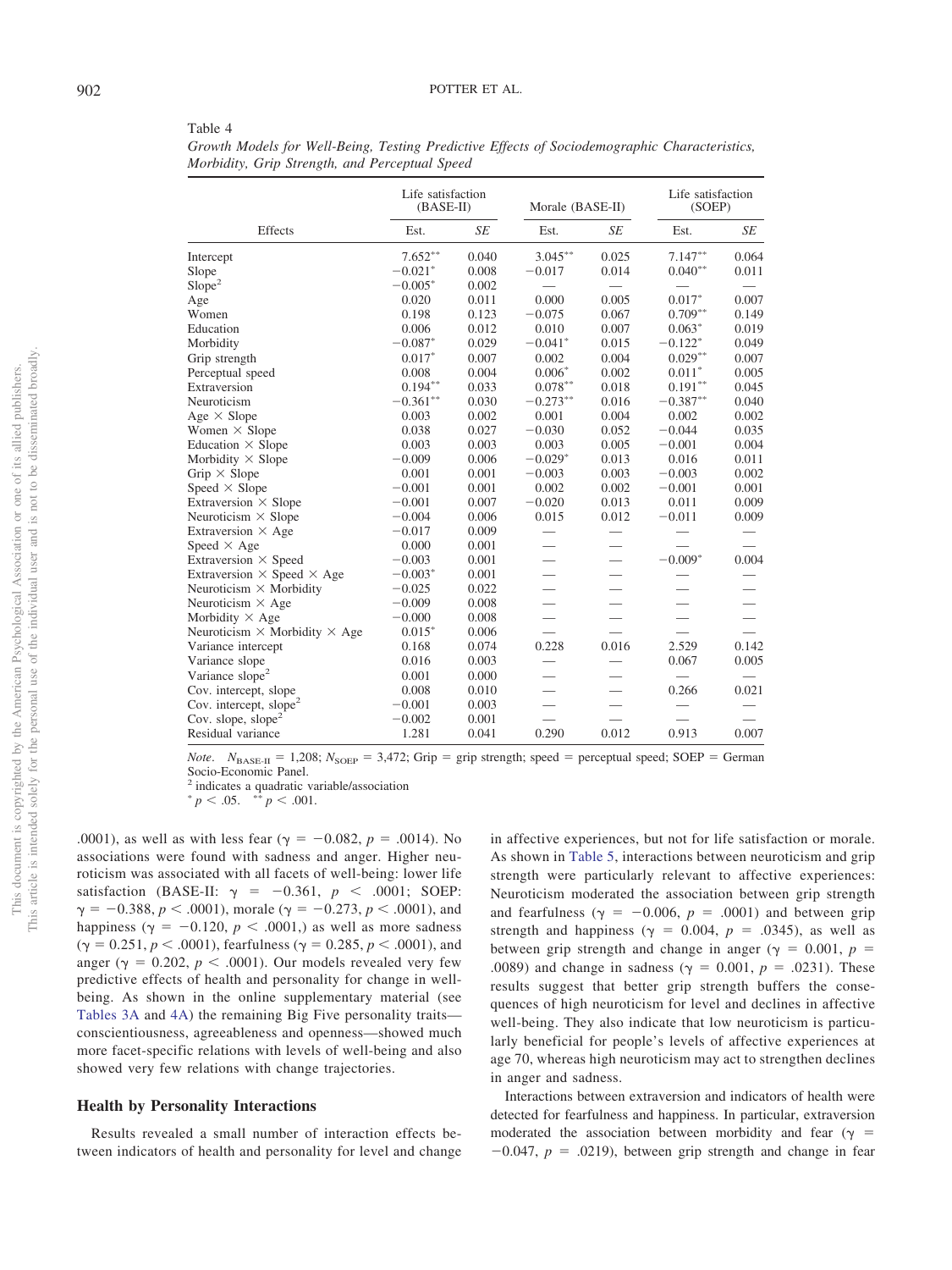

<span id="page-9-0"></span>*Figure 2.* Illustrating level associations of extraversion (solid line) and neuroticism (dotted line) with wellbeing. It can be obtained that higher neuroticism was associated with lower well-being across all facets of well-being (Panel A: life satisfaction BASE-II; Panel B: morale; Panel C: life satisfaction SOEP; Panel D: anger; Panel E: fear; Panel F: happy; Panel G: sad), while higher extraversion was associated with better well-being in all facets but sad and angry.  $SOEP = German Socio-Economic Panel.  $p < .01$ .$ 

across time ( $\gamma = -0.001$ ,  $p = .0460$ ), and between perceptual speed on level of  $(\gamma = -0.005, p = .0245)$  and change in  $(\gamma = -0.001, p = .0073)$  happiness. These results suggest that in the context of poor physical and cognitive functioning, higher levels of extraversion are protective for levels of happiness and fear at age 70 as well as changes in happiness but act as a risk factor for changes in fear across time. Nonetheless, it is important to interpret these results with caution, given that the effects were small in size and not consistent across studies. Very few personality– health interactions were detected for life satisfaction and morale, with the few that were detected not being corroborated across study.

#### **Discussion**

The major objective of the current study was to examine the role of health and personality as two key sets of individual difference characteristics as unique and interactive predictors of levels and trajectories of a number of central facets of subjective well-being. To do so, we made use of two large-scale longitudinal data sets, the BASE-II and SOEP. Our results revealed average stability of all facets across old age. Consistent with prior research, we found that suffering from morbidity and poor performances on grip strength and perceptual speed were independently associated with reporting lower life satisfaction, morale, and happiness as well as feeling more anger, fear, and sadness at age 70 [\(DeNeve &](#page-13-1) [Cooper, 1998;](#page-13-1) [Isaacowitz & Smith, 2003;](#page-13-32) [Okun et al., 1984\)](#page-15-3). Over and above such associations with poor physical and cognitive health, extraversion and neuroticism continued to be unique and consistent predictors of facets of subjective well-being. In contrast, evidence for differential change associations was rare and facetspecific. Some evidence emerged for the proposal that personality and aspects of health interact to predict trajectories of well-being and emotion in old age, but such effects were observed only for affective experiences and not for life satisfaction or morale, were not consistent across studies, and were very small in size. We discuss theoretical and practical implications.

## **The Role of Physical and Cognitive Health**

Our results are in line with and corroborate conceptual notions and earlier empirical reports of average stability in facets of evaluative well-being and minor increases in affective well-being across old age [\(Charles et al., 2001;](#page-12-0) [Diener et al., 2009\)](#page-13-0). That happiness showed mean-level stability while the negative emotions (sad, fearful, angry) slightly declined with advancing age is consistent with theories of enhanced emotion regulation abilities [\(Carstensen, 2006\)](#page-12-4) as well as with past reports that decreases in negative affect occur across the entire adult range of years, whereas decreases in positive affect occur only among the old-old [\(Costa et al., 1987;](#page-12-18) [Stacey & Gatz, 1991\)](#page-15-24). Taken together, these results are consistent with central tenets of lifespan developmental theory (gains and losses, multidirectionality, intraindividual change; [Baltes, 1987\)](#page-12-19) and point to the importance of treating well-being as a multidimensional and multidirectional set of constructs.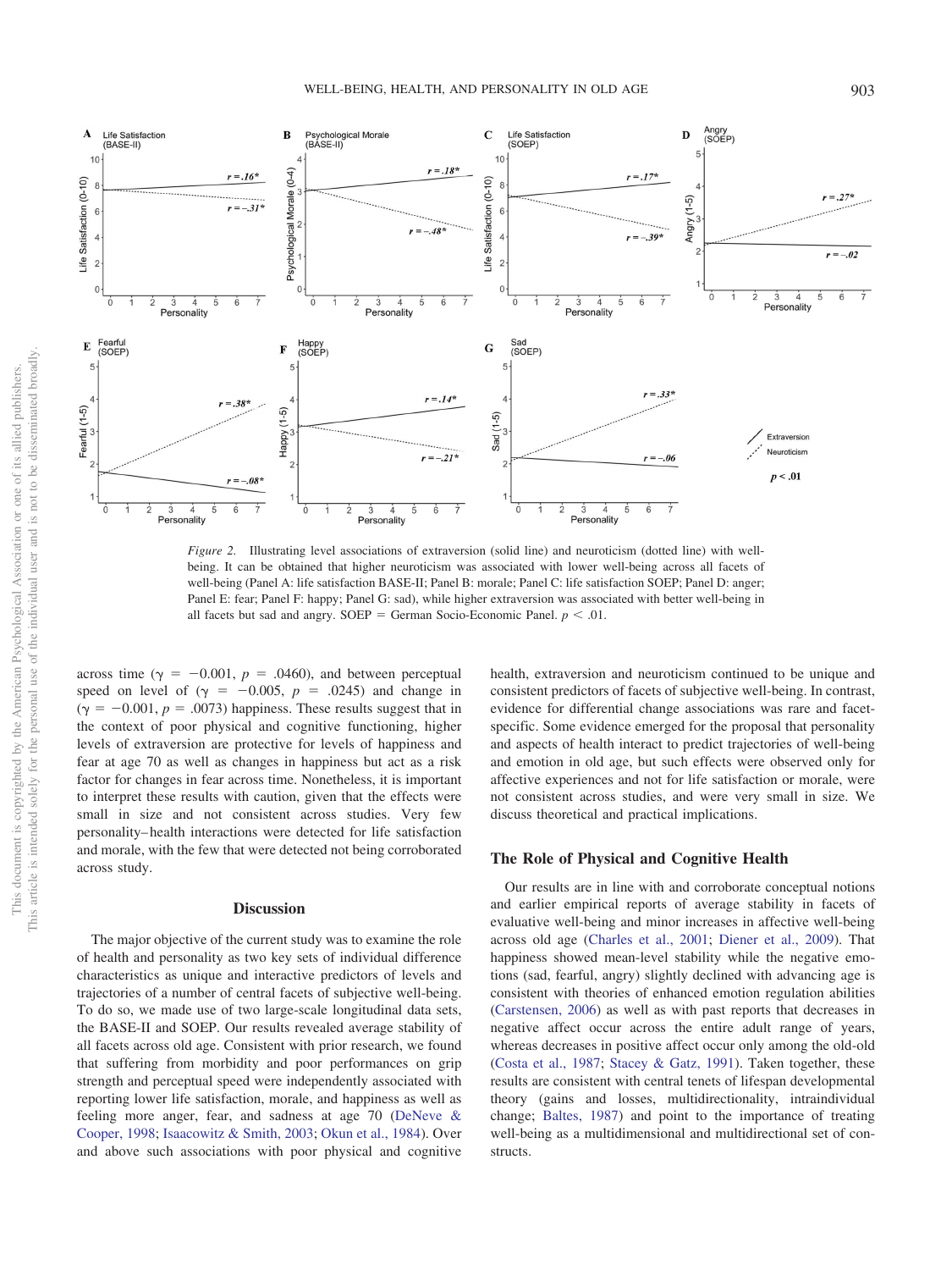## 904 POTTER ET AL.

#### <span id="page-10-0"></span>Table 5

*Growth Models for Emotions, Testing Predictive Effects of Sociodemographic Characteristics, Morbidity, Grip Strength, and Perceptual Speed*

|                                            | Angry (SOEP) |                          | Fearful (SOEP)           |                               | Happy (SOEP)             |       | Sad (SOEP) |                                 |
|--------------------------------------------|--------------|--------------------------|--------------------------|-------------------------------|--------------------------|-------|------------|---------------------------------|
| Effects                                    | Est.         | SE                       | Est.                     | $\sqrt{SE}$                   | Est.                     | SE    | Est.       | SE                              |
| Intercept                                  | $2.260**$    | 0.040                    | $1.733**$                | 0.039                         | $3.199**$                | 0.036 | 2.188**    | 0.046                           |
| Slope                                      | $-0.016*$    | 0.006                    | $-0.025**$               | 0.005                         | $-0.005$                 | 0.005 | $-0.023**$ | 0.007                           |
| Slope <sup>2</sup>                         |              |                          |                          | $\overbrace{\phantom{12333}}$ |                          |       |            |                                 |
| Age                                        | $-0.021**$   | 0.004                    | $-0.002$                 | 0.004                         | $-0.008*$                | 0.004 | 0.003      | 0.005                           |
| Women                                      | $-0.222*$    | 0.086                    | 0.048                    | 0.085                         | $0.229*$                 | 0.083 | 0.084      | 0.095                           |
| Education                                  | $0.035*$     | 0.011                    | 0.010                    | 0.012                         | 0.028                    | 0.010 | 0.016      | 0.012                           |
| Morbidity                                  | $0.076*$     | 0.027                    | 0.014                    | 0.027                         | $-0.005$                 | 0.026 | $0.102**$  | 0.030                           |
| Grip strength                              | $-0.009*$    | 0.004                    | $-0.014**$               | 0.004                         | $0.015*$                 | 0.004 | $-0.014*$  | 0.004                           |
| Perceptual speed                           | $-0.005$     | 0.003                    | $-0.008**$               | 0.003                         | $0.007*$                 | 0.003 | $-0.004$   | 0.003                           |
| Extraversion                               | 0.012        | 0.026                    | $-0.082*$                | 0.025                         | $0.122**$                | 0.025 | $-0.030$   | 0.028                           |
| Neuroticism                                | $0.202**$    | 0.023                    | $0.285***$               | 0.023                         | $-0.120**$               | 0.022 | $0.251***$ | 0.025                           |
| Age $\times$ Slope                         | 0.001        | 0.001                    | $-0.000$                 | 0.001                         | 0.001                    | 0.001 | $-0.002$   | 0.001                           |
| Women $\times$ Slope                       | $-0.020$     | 0.020                    | $-0.029$                 | 0.019                         | 0.021                    | 0.017 | $-0.029$   | 0.022                           |
| Education $\times$ Slope                   | 0.004        | 0.002                    | $-0.000$                 | 0.002                         | 0.004                    | 0.002 | 0.004      | 0.003                           |
| Morbidity $\times$ Slope                   | 0.012        | 0.006                    | $-0.002$                 | 0.006                         | $-0.004$                 | 0.005 | 0.011      | 0.007                           |
| Grip $\times$ Slope                        | 0.001        | 0.001                    | $-0.001$                 | 0.001                         | $-0.000$                 | 0.001 | $-0.001$   | 0.001                           |
| Speed $\times$ Slope                       | $-0.001$     | 0.001                    | 0.001                    | 0.001                         | $-0.000$                 | 0.001 | 0.001      | 0.001                           |
| Extraversion $\times$ Slope                | $-0.002$     | 0.006                    | $-0.015*$                | 0.006                         | $0.013*$                 | 0.005 | $-0.007$   | 0.007                           |
| Neuroticism $\times$ Slope                 | $-0.003$     | 0.005                    | 0.009                    | 0.005                         | 0.000                    | 0.005 | 0.011      | 0.006                           |
| Neuroticism $\times$ Grip                  | 0.004        | 0.002                    | $-0.006**$               | 0.002                         | $0.004*$                 | 0.002 | $-0.001$   | 0.001                           |
| Neuroticism $\times$ Grip $\times$ Slope   | $0.001*$     | 0.000                    |                          |                               |                          |       | $0.001*$   | 0.000                           |
| Extraversion $\times$ Speed                |              |                          |                          |                               | $-0.005*$                | 0.002 |            |                                 |
| Extraversion $\times$ Morbidity            |              | $\overline{\phantom{0}}$ | $-0.047*$                | 0.021                         |                          |       |            |                                 |
| Extraversion $\times$ Grip                 |              | $\overline{\phantom{0}}$ | $-0.003$                 | 0.002                         |                          |       |            |                                 |
| Extraversion $\times$ Grip $\times$ Slope  |              | $\overline{\phantom{0}}$ | $-0.001*$                | 0.001                         |                          |       |            | $\overbrace{\qquad \qquad }^{}$ |
| Extraversion $\times$ Speed $\times$ Slope |              |                          |                          | $\equiv$                      | $-0.001*$                | 0.001 |            |                                 |
| Variance intercept                         | 0.364        | 0.055                    | 0.399                    | 0.051                         | 0.416                    | 0.052 | 0.562      | 0.067                           |
| Variance slope                             | 0.005        | 0.001                    | 0.005                    | 0.001                         | 0.004                    | 0.001 | 0.009      | 0.001                           |
| Variance slope <sup>2</sup>                |              |                          |                          |                               |                          |       |            |                                 |
| Cov. intercept, slope                      | 0.022        | 0.008                    | 0.025                    | 0.007                         | 0.022                    | 0.006 | 0.049      | 0.009                           |
| Cov. intercept, slope <sup>2</sup>         |              |                          | $\overline{\phantom{0}}$ |                               | $\overline{\phantom{0}}$ |       |            |                                 |
| Cov. slope, slope <sup>2</sup>             |              |                          | $\overline{\phantom{0}}$ |                               | $\hspace{0.05cm}$        |       |            |                                 |
| Residual variance                          | 0.613        | 0.015                    | 0.505                    | 0.012                         | 0.423                    | 0.010 | 0.587      | 0.014                           |

*Note.*  $N = 3,472$ . Grip = grip strength, speed = perceptual speed; SOEP = German Socio-Economic Panel.<br>
\*  $p < .05$ . \*\*  $p < .001$ .

Moving beyond these average trajectories, our results corroborate and extend previous research by showing that performancebased indicators of physical and cognitive health were intertwined with facets of subjective well-being in old age [\(Diener & Chan,](#page-13-31) [2011;](#page-13-31) [Steptoe et al., 2012\)](#page-15-23). Importantly, these results overcome issues of shared method variance, confirm that health–well-being associations arise when actual opposed to perceived health is measured, and reinforce the importance of physical and cognitive health for individual difference in levels of subjective well-being in old age.

Three sets of factors may have contributed to why none of our health indicators were associated with change in subjective wellbeing. As a first set, we argue that the potential consequences of physical and cognitive health may depend upon the specific facet of health considered. Following extant theories (e.g., [Watson &](#page-15-0) [Pennebaker, 1989\)](#page-15-0), we would assume that functional limitations may be particularly relevant because these indicate disruptions of daily routines and lack of people's usual means to reach their goals. Second, change in subjective well-being may only be observable when the severity of health issues reaches a certain threshold. To illustrate, because the BASE-II and SOEP sample contained predominantly healthy young-old adults, these individuals may not have encountered the severity of health problems that threaten people's well-being. As a third set, changes in well-being may be prompted by other, even more salient factors such as increasingly diminished interpersonal resources and adverse life events. To illustrate, experiencing the loss of one's partner or close friends are thought to undermine older adults' sense of identity, stability, purpose, belonging, security, and self-worth, all of which are central to the maintenance of positive subjective well-being [\(Cohen, 2004\)](#page-12-20).

# **The Role of Personality**

These results address recent discussions that the predictive effects of personality for subjective well-being in old age become weaker when physical and cognitive health decrements become increasingly more important in shaping self and emotional regulation as people age [\(Dolan et al., 2008;](#page-13-10) [Magee et al.,](#page-14-11) [2013\)](#page-14-11). Therefore, the fact that both extraversion and neuroticism continued to be intertwined with subjective well-being, over and above the statistically significant health–well-being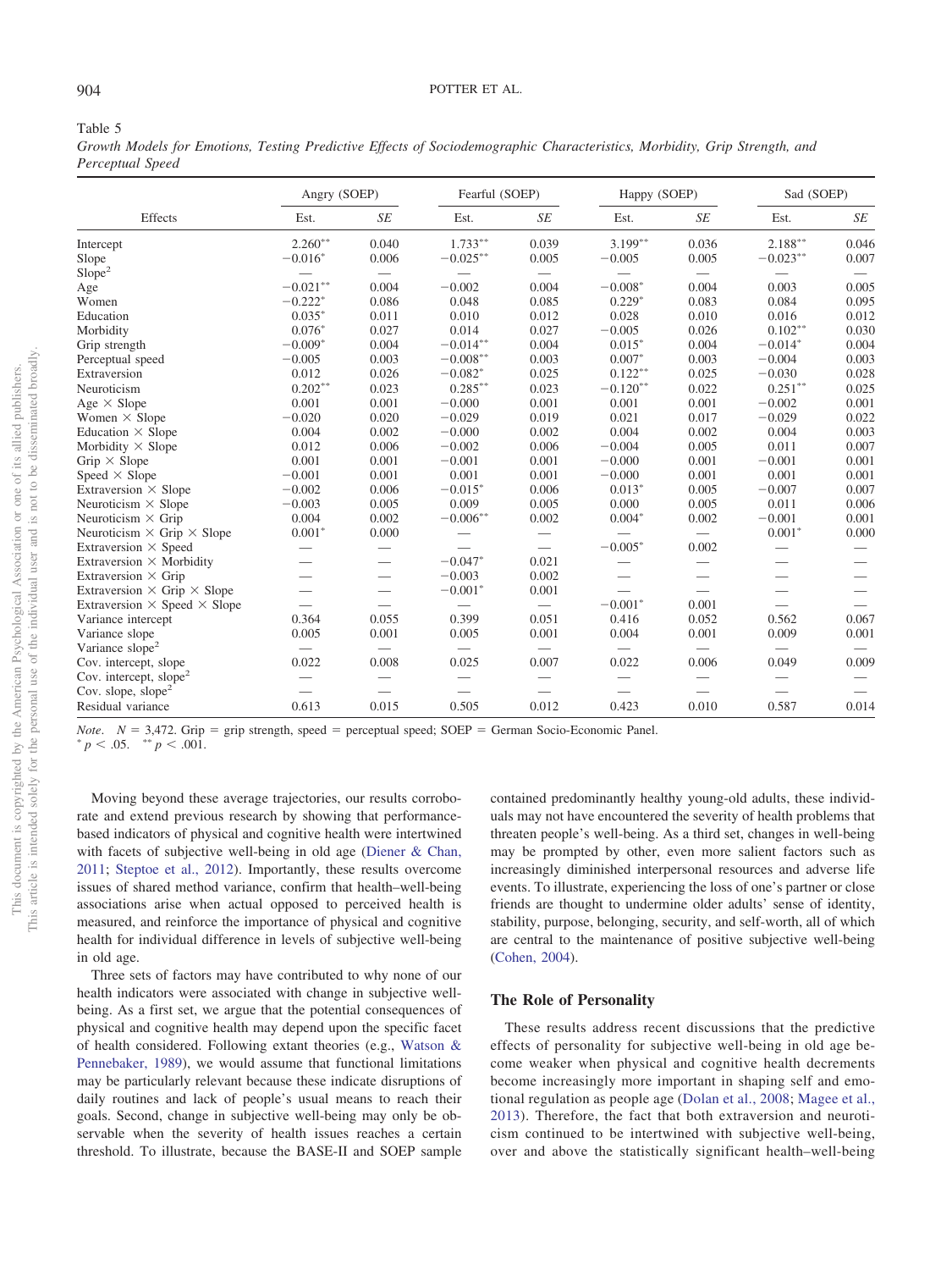associations, illustrates the important and persistent role of personality for well-being outcomes throughout old age. Interestingly, our results showed that in all cases, high extraversion and low neuroticism predicted positive outcomes in all evaluative well-being facets—a finding consistent with previous research [\(Steel et al., 2008;](#page-15-6) [Suh et al., 1996\)](#page-15-7)— but only neuroticism was consistently associated with all discrete emotions. These findings are in line with neuroticism being defined as hypersensitivity to minor frustrations of daily life, which are thought to trigger negative emotions and make experiencing positive affect less probable [\(Vittersø, 2001;](#page-15-8) [Watson & Clark,](#page-15-10) [1984\)](#page-15-10). In contrast, extraversion is only expected to show associations with positive affect through an increased propensity for experiencing positive emotions. That extraversion and neuroticism were not associated with individual differences in change trajectories for life satisfaction is consistent with reports focusing on terminal decline in well-being [\(Mueller et al., 2019\)](#page-15-11).

Taken together, these results emphasize both that challenges posed by physical and cognitive health for subjective well-being represent crucial concerns for policymakers and the need to integrate traditional interventions targeted at promoting positive subjective well-being through physical and/or cognitive health training with programs tailored toward personality profiles. For example, interventions that promote daily life strategies aimed at reducing restriction with the external world (a pathway through which health is theorized to undermine well-being; [Watson &](#page-15-0) [Pennebaker, 1989\)](#page-15-0), such as implementing social programs targeted at "those who live alone or in rural populations or who suffer from a chronic or relapsing . . . physical illness" [\(WHO, 2017\)](#page-15-25), may be less accessible and effective among those whose well-being is less shaped by their social world (i.e. low extraversion; [McCrae &](#page-14-8) [Costa, 1991\)](#page-14-8).

## **Health by Personality Interactions**

Above and beyond their unique associations with well-being in old age, we found some evidence to suggest that extraversion and neuroticism interacted with specific health indicators to affect older adults' emotional experiences but were unrelated to life satisfaction and morale. Our limited findings suggested that extraversion and neuroticism operate both as buffers and as risk factors for emotional experiences in old age—a finding consistent with the idea that the adaptive potential of these traits change across old age, such that the beneficial (extraversion) or disadvantageous (neuroticism) effects of these traits reverse in the face of increasing losses [\(Hutteman, Hennecke, Orth, Reitz, & Specht, 2014;](#page-13-33) [Staudinger & Fleeson, 1996\)](#page-15-26).

Although these results provide some evidence that the consequences of physical and cognitive health challenges for emotions (though not evaluative well-being) in old age are more pronounced among people with certain dispositions, these effects emerged only in certain contexts and were small in size and should thus be interpreted with caution.

## **Study Limitations and Outlook**

The present study was in the position to examine the unique and interactive predictive effects of health and personality for trajectories of subjective well-being in a large-scale communitydwelling sample of older Berlin residents (BASE-II) and in a nationally representative sample of older adults (SOEP), who—in both samples—provided the comparable performance-based indicators of physical and cognitive health. We also note several limitations of our measures, study design, and samples. Beginning with limitations of our measures, our personality measurement was based on relatively global trait-level information on the Big Five factors. Previous research has reported initial evidence for the utility of examining more differentiated facet-level associations of personality and well-being [\(DeNeve & Cooper, 1998\)](#page-13-1), which was not possible for this study. As stated, [McCrae and Costa \(1991\)](#page-14-8) distinguished between temperamental and instrumental pathways from which personality affects well-being. The temperamental pathway is most closely related to emotionality aspects of personality (e.g., the positive emotion facet of extraversion: [Sutin, Zon](#page-15-27)[derman, Ferrucci, & Terracciano, 2013\)](#page-15-27), while the instrumental pathway relates more closely to behavior-driven aspects of personality (e.g., the sociability facet of extraversion). Using facetlevel data could therefore help to foster our understanding of the specific mechanisms that drive personality–well-being associations and personality– health interaction effects. In addition, shared method variance for our indicators of personality and well-being (self-report) might inflate personality–well-being associations [\(Schimmack, Böckenholt, & Reisenzein, 2002\)](#page-15-28). Of note is also that we focused on three specific indicators of health, which are not representative of the much broader physical and cognitive health constructs. For example, our perceptual speed measure might be less (subjectively) salient to an individual than decline in other cognitive abilities such as episodic memory [\(Lövdén, Ghis](#page-14-31)[letta, & Lindenberger, 2005\)](#page-14-31). It is reasonable to expect that declines in more salient aspects of cognition limit one's functional capacity more immediately and in turn impact well-being more directly. Lastly, the measurement of morbidity was not parallel between the BASE-II and SOEP studies, which limits the direct comparability of findings. In particular, in BASE-II we counted the number of diseases weighted by severity, whereas in the SOEP we only counted the number of diseases.

As limitations of our study design, our measurements were spaced several years apart, limiting us to snapshots of development, making it unclear whether our results generalize to daily life dynamics. It might be highly informative to study health, personality, and well-being dynamics across multiple time-scales and contexts. One avenue for future research would be to explore how daily health covaries with daily well-being and whether these associations tie into long-term well-being development across old age [\(Charles & Almeida, 2006\)](#page-12-21). Associations between health and well-being are often weaker for state positive affect and health [\(Cohen & Pressman, 2006\)](#page-12-22), suggesting that separating trait from state may reveal different and complementary perspectives.

An important limitation is that health and personality were only collected at one time point. It was thus not possible to examine how changes in these domains predict changes in well-being and affect. To illustrate, we expect that in very old age, severe and broad-based health limitations drag down well-being. Drawing from arguments that the functional implications of neuroticism may change late in life, it is probably not low levels of neuroticism that operate as a buffer, but moderately high levels (see [Mueller et](#page-14-18) [al., 2017,](#page-14-18) [2018,](#page-14-32) [2019\)](#page-15-11). It will be intriguing to examine such questions in future, more mechanism-oriented studies.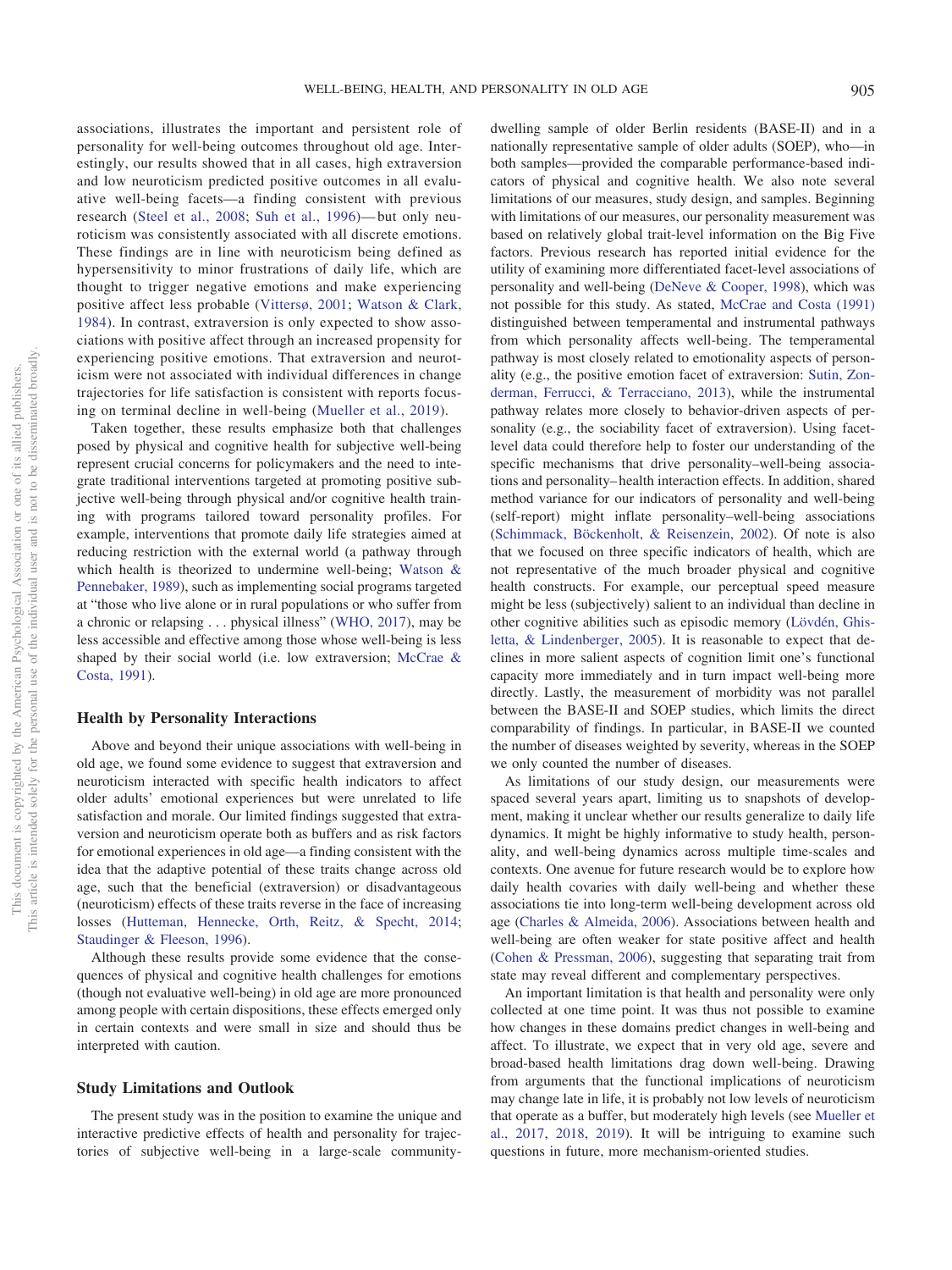Finally, we acknowledge that the generalizability of our sample is limited. First, our samples included very few participants in the oldest age range making it unknown whether our findings generalize to the fourth age (for overview, see [Gerstorf & Ram, 2013\)](#page-13-4). On a related note, the sample contained predominantly healthy older adults who may therefore not have encountered the severity of health issues that threaten their well-being. Second, although we made use of two large-scale data sets that allowed us access to rich—and comparable— data from community-dwelling and nationally representative samples, all participants were exclusively recruited from Germany, meaning that our findings might not generalize to people from other parts of the Western world (or beyond). Because of this, we strongly encourage future research to corroborate our findings in more heterogeneous samples.

# **Conclusions**

Taken together, results from our study corroborate and extend previous research by showing that suffering from morbidity and poor performances on grip strength and perceptual speed were independently associated with reporting lower life satisfaction, psychological morale, and happiness as well as feeling more anger, fear, and sadness at age 70. Over and above these associations, our results also showed that extraversion and neuroticism continue to be unique and consistent predictors of all facets of subjective well-being. In contrast, evidence for differential change associations were rare and facet-specific. Some evidence emerged for the proposal that personality and aspects of health interact to predict level and change trajectories of well-being and emotion across old age, but these were not consistent across studies and were very small in size.

#### **References**

- <span id="page-12-10"></span>Aartsen, M. J., Smits, C. H., van Tilburg, T., Knipscheer, K. C., & Deeg, D. J. (2002). Activity in older adults: Cause or consequence of cognitive functioning? A longitudinal study on everyday activities and cognitive performance in older adults. *The Journals of Gerontology: Series B: Psychological Sciences and Social Sciences, 57,* P153–P162. [http://dx](http://dx.doi.org/10.1093/geronb/57.2.P153) [.doi.org/10.1093/geronb/57.2.P153](http://dx.doi.org/10.1093/geronb/57.2.P153)
- <span id="page-12-8"></span>Adler, N., & Matthews, K. (1994). Health psychology: Why do some people get sick and some stay well? *Annual Review of Psychology, 45,* 229 –259. <http://dx.doi.org/10.1146/annurev.ps.45.020194.001305>
- <span id="page-12-9"></span>Ambrasat, J., Schupp, J., & Wagner, G. G. (2011). Comparing the predictive power of subjective and objective health indicators: Changes in handgrip strength and overall satisfaction with life as predictors of mortality. *SOEPpaper No. 398*. <http://dx.doi.org/10.2139/ssrn.1923027>
- <span id="page-12-16"></span>Anusic, I., Lucas, R. E., & Donnellan, M. B. (2017). The validity of the day reconstruction method in the German socio-economic panel study. *Social Indicators Research, 130,* 213–232. [http://dx.doi.org/10.1007/](http://dx.doi.org/10.1007/s11205-015-1172-6) [s11205-015-1172-6](http://dx.doi.org/10.1007/s11205-015-1172-6)
- <span id="page-12-19"></span>Baltes, P. B. (1987). Theoretical propositions of life-span developmental psychology: On the dynamics between growth and decline. *Developmental Psychology, 23,* 611– 626. [http://dx.doi.org/10.1037/0012-1649](http://dx.doi.org/10.1037/0012-1649.23.5.611) [.23.5.611](http://dx.doi.org/10.1037/0012-1649.23.5.611)
- <span id="page-12-3"></span>Baltes, P. B., & Baltes, M. M. (1990). Psychological perspectives on successful aging: The model of selective optimization with compensation. In P. B. Baltes & M. M. Baltes (Eds.), *Successful Aging: Perspectives from the Behavioral Sciences* (pp. 1–34). New York, NY: Cambridge University Press. [http://dx.doi.org/10.1017/CBO9780511665684](http://dx.doi.org/10.1017/CBO9780511665684.003) [.003](http://dx.doi.org/10.1017/CBO9780511665684.003)
- <span id="page-12-5"></span>Baltes, P. B., & Smith, J. (2003). New frontiers in the future of aging: From successful aging of the young old to the dilemmas of the fourth age. *Gerontology, 49,* 123–135. <http://dx.doi.org/10.1159/000067946>
- <span id="page-12-15"></span>Bertram, L., Böckenhoff, A., Demuth, I., Düzel, S., Eckardt, R., Li, S. C., . . . Steinhagen-Thiessen, E. (2014). Cohort profile: The Berlin Aging Study II (BASE-II). *International Journal of Epidemiology, 43,* 703– 712. <http://dx.doi.org/10.1093/ije/dyt018>
- <span id="page-12-6"></span>Birren, J. E. (1959). Principles of research on aging. In J. E. Birren (Ed.), *Handbook of Aging and the Individual: Psychological and Biological* aspects (pp. 3-42). Chicago, IL: University of Chicago Press.
- <span id="page-12-11"></span>Bosworth, H. B., Schaie, K. W., & Willis, S. L. (1999). Cognitive and sociodemographic risk factors for mortality in the Seattle longitudinal study. *The Journals of Gerontology: Series B: Psychological Sciences and Social Sciences, 54B,* P273–P282. [http://dx.doi.org/10.1093/geronb/](http://dx.doi.org/10.1093/geronb/54B.5.P273) [54B.5.P273](http://dx.doi.org/10.1093/geronb/54B.5.P273)
- <span id="page-12-7"></span>Boyce, C. J., Wood, A. M., Delaney, L., & Ferguson, E. (2017). How do personality and social structures interact with each other to predict important life outcomes? The importance of accounting for personality change. *European Journal of Personality, 31,* 279 –290. [http://dx.doi](http://dx.doi.org/10.1002/per.2099) [.org/10.1002/per.2099](http://dx.doi.org/10.1002/per.2099)
- <span id="page-12-2"></span>Brandtstädter, J. (1999). Sources of resilience in the aging self: Toward integrating perspectives. In T. M. Hess & F. Blanchard-Fields (Eds.), *Social cognition and aging* (pp. 123–141). San Diego, CA: Academic Press. <http://dx.doi.org/10.1016/B978-012345260-3/50007-0>
- <span id="page-12-4"></span>Carstensen, L. L. (2006). The influence of a sense of time on human development. *Science, 312,* 1913–1915. [http://dx.doi.org/10.1126/](http://dx.doi.org/10.1126/science.1127488) [science.1127488](http://dx.doi.org/10.1126/science.1127488)
- <span id="page-12-14"></span>Carver, C. S., Sutton, S. K., & Scheier, M. F. (2000). Action, emotion, and personality: Emerging conceptual integration. *Personality and Social Psychology Bulletin, 26,* 741–751. [http://dx.doi.org/10.1177/](http://dx.doi.org/10.1177/0146167200268008) [0146167200268008](http://dx.doi.org/10.1177/0146167200268008)
- <span id="page-12-13"></span>Chapman, B. P., Roberts, B., & Duberstein, P. (2011). Personality and longevity: Knowns, unknowns, and implications for public health and personalized medicine. *Journal of Aging Research, 2011,* 759170. [http://](http://dx.doi.org/10.4061/2011/759170) [dx.doi.org/10.4061/2011/759170](http://dx.doi.org/10.4061/2011/759170)
- <span id="page-12-1"></span>Charles, S. T. (2010). Strength and vulnerability integration: A model of emotional well-being across adulthood. *Psychological Bulletin, 136,* 1068 –1091. <http://dx.doi.org/10.1037/a0021232>
- <span id="page-12-21"></span>Charles, S. T., & Almeida, D. M. (2006). Daily reports of symptoms and negative affect: Not all symptoms are the same. *Psychology & Health, 21,* 1–17. <http://dx.doi.org/10.1080/14768320500129239>
- <span id="page-12-0"></span>Charles, S. T., Reynolds, C. A., & Gatz, M. (2001). Age-related differences and change in positive and negative affect over 23 years. *Journal of Personality and Social Psychology, 80,* 136 –151. [http://dx.doi.org/10](http://dx.doi.org/10.1037/0022-3514.80.1.136) [.1037/0022-3514.80.1.136](http://dx.doi.org/10.1037/0022-3514.80.1.136)
- <span id="page-12-17"></span>Charlson, M. E., Pompei, P., Ales, K. L., & MacKenzie, C. R. (1987). A new method of classifying prognostic comorbidity in longitudinal studies: Development and validation. *Journal of Chronic Diseases, 40,* 373–383. [http://dx.doi.org/10.1016/0021-9681\(87\)90171-8](http://dx.doi.org/10.1016/0021-9681%2887%2990171-8)
- <span id="page-12-20"></span>Cohen, S. (2004). Social relationships and health. *American Psychologist, 59,* 676 – 684. <http://dx.doi.org/10.1037/0003-066X.59.8.676>
- <span id="page-12-22"></span>Cohen, S., & Pressman, S. D. (2006). Positive affect and health. *Current Directions in Psychological Science, 15,* 122–125. [http://dx.doi.org/10](http://dx.doi.org/10.1111/j.0963-7214.2006.00420.x) [.1111/j.0963-7214.2006.00420.x](http://dx.doi.org/10.1111/j.0963-7214.2006.00420.x)
- <span id="page-12-12"></span>Costa, P. T., Jr., & McCrae, R. R. (1980). Influence of extraversion and neuroticism on subjective well-being: Happy and unhappy people. *Journal of Personality and Social Psychology, 38,* 668 – 678. [http://dx.doi](http://dx.doi.org/10.1037/0022-3514.38.4.668) [.org/10.1037/0022-3514.38.4.668](http://dx.doi.org/10.1037/0022-3514.38.4.668)
- Costa, P. T., Jr., McCrae, R. R., & Dye, D. A. (1991). Facet scales for agreeableness and conscientiousness: A revision of the NEO Personality Inventory. *Personality and Individual Differences, 12,* 887– 898. [http://](http://dx.doi.org/10.1016/0191-8869%2891%2990177-D) [dx.doi.org/10.1016/0191-8869\(91\)90177-D](http://dx.doi.org/10.1016/0191-8869%2891%2990177-D)
- <span id="page-12-18"></span>Costa, P. T., Jr., McCrae, R. R., & Zonderman, A. B. (1987). Environmental and dispositional influences on well-being: Longitudinal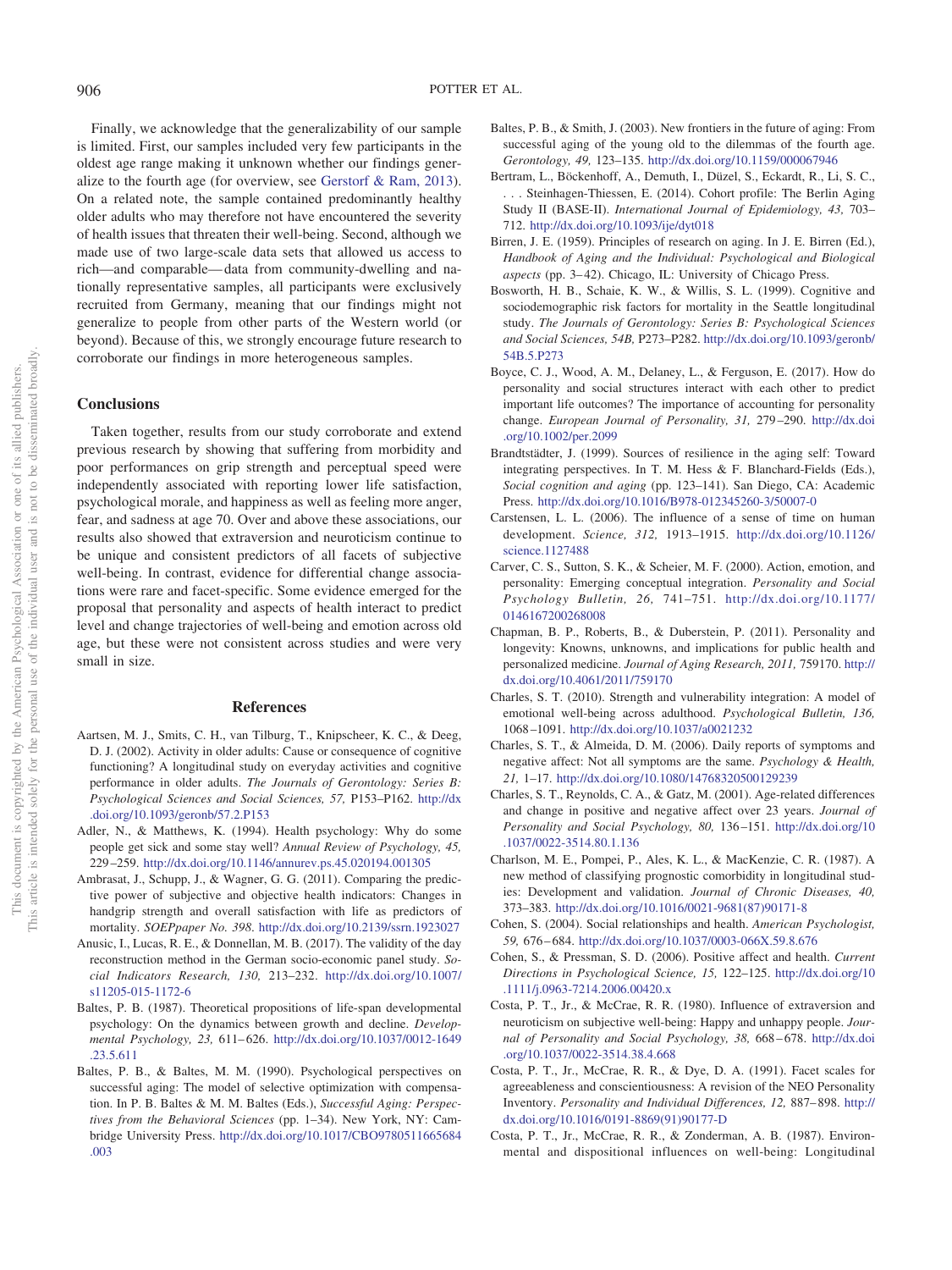follow-up of an American national sample. *British Journal of Psychology, 78,* 299 –306. [http://dx.doi.org/10.1111/j.2044-8295.1987](http://dx.doi.org/10.1111/j.2044-8295.1987.tb02248.x) [.tb02248.x](http://dx.doi.org/10.1111/j.2044-8295.1987.tb02248.x)

- <span id="page-13-5"></span>Crimmins, E. M., Hayward, M. D., & Saito, Y. (1996). Differentials in active life expectancy in the older population of the United States. *The Journals of Gerontology Series B, Psychological Sciences and Social Sciences, 51B,* S111–S120. [http://dx.doi.org/10.1093/geronb/51B.3](http://dx.doi.org/10.1093/geronb/51B.3.S111) [.S111](http://dx.doi.org/10.1093/geronb/51B.3.S111)
- <span id="page-13-1"></span>DeNeve, K. M., & Cooper, H. (1998). The happy personality: A metaanalysis of 137 personality traits and subjective well-being. *Psychological Bulletin, 124,* 197–229. [http://dx.doi.org/10.1037/0033-2909.124.2](http://dx.doi.org/10.1037/0033-2909.124.2.197) [.197](http://dx.doi.org/10.1037/0033-2909.124.2.197)
- <span id="page-13-3"></span>Diener, E. (2009). Subjective well-being. In E. Diener (Ed.), *Social Indicators Research Series: Vol. 37*. *The Science of Well-Being* (pp. 11–58). Dordrecht, NL: Springer. [http://dx.doi.org/10.1007/978-90-481-2350-](http://dx.doi.org/10.1007/978-90-481-2350-6_2) [6\\_2](http://dx.doi.org/10.1007/978-90-481-2350-6_2)
- <span id="page-13-31"></span>Diener, E., & Chan, M. Y. (2011). Happy people live longer: Subjective well-being contributes to health and longevity. *Applied Psychology: Health and Well-Being, 3,* 1– 43. [http://dx.doi.org/10.1111/j.1758-0854](http://dx.doi.org/10.1111/j.1758-0854.2010.01045.x) [.2010.01045.x](http://dx.doi.org/10.1111/j.1758-0854.2010.01045.x)
- <span id="page-13-0"></span>Diener, E., Lucas, R. E., & Scollon, C. N. (2009). Beyond the hedonic treadmill: Revising the adaptation theory of well-being. In E. Diener (Ed.), *Social Indicators Research Series: Vol. 37*. *The Science of Well-Being* (pp. 103–118). Dordrecht, NL: Springer. [http://dx.doi.org/10](http://dx.doi.org/10.1007/978-90-481-2350-6_5) [.1007/978-90-481-2350-6\\_5](http://dx.doi.org/10.1007/978-90-481-2350-6_5)
- <span id="page-13-2"></span>Diener, E., Oishi, S., & Lucas, R. E. (2003). Personality, culture, and subjective well-being: Emotional and cognitive evaluations of life. *Annual Review of Psychology, 54,* 403– 425. [http://dx.doi.org/10.1146/](http://dx.doi.org/10.1146/annurev.psych.54.101601.145056) [annurev.psych.54.101601.145056](http://dx.doi.org/10.1146/annurev.psych.54.101601.145056)
- <span id="page-13-25"></span>Diener, E., Suh, E. M., Lucas, R. E., & Smith, H. L. (1999). Subjective well-being: Three decades of progress. *Psychological Bulletin, 125,* 276 –302. <http://dx.doi.org/10.1037/0033-2909.125.2.276>
- <span id="page-13-10"></span>Dolan, P., Peasgood, T., & White, M. (2008). Do we really know what makes us happy? A review of the economic literature on the factors associated with subjective well-being. *Journal of Economic Psychology, 29,* 94 –122. <http://dx.doi.org/10.1016/j.joep.2007.09.001>
- <span id="page-13-20"></span>Düzel, S., Voelkle, M. C., Düzel, E., Gerstorf, D., Drewelies, J., Steinhagen-Thiessen, E.,... Lindenberger, U. (2016). The subjective health horizon questionnaire (SHH-Q): Assessing future time perspectives for facets of an active lifestyle. *Gerontology, 62,* 345–353. [http://](http://dx.doi.org/10.1159/000441493) [dx.doi.org/10.1159/000441493](http://dx.doi.org/10.1159/000441493)
- <span id="page-13-15"></span>Friedman, H. S. (2000). Long-term relations of personality and health: Dynamisms, mechanisms, tropisms. *Journal of Personality, 68,* 1089 – 1107. <http://dx.doi.org/10.1111/1467-6494.00127>
- <span id="page-13-23"></span>Fujita, F., & Diener, E. (2005). Life satisfaction set point: Stability and change. *Journal of Personality and Social Psychology, 88,* 158 –164. <http://dx.doi.org/10.1037/0022-3514.88.1.158>
- <span id="page-13-29"></span>Gerlitz, J. Y., & Schupp, J. (2005). To survey the Big Five-based personality traits in the SOEP. *DIW Research Notes, 4,* 2005.
- <span id="page-13-17"></span>Gerstorf, D., Bertram, L., Lindenberger, U., Pawelec, G., Demuth, I., Steinhagen-Thiessen, E., & Wagner, G. G. (2016). Editorial. *Gerontology, 62,* 311–315. <http://dx.doi.org/10.1159/000441495>
- <span id="page-13-22"></span>Gerstorf, D., Heckhausen, J., Ram, N., Infurna, F. J., Schupp, J., & Wagner, G. G. (2014). Perceived personal control buffers terminal decline in well-being. *Psychology and Aging, 29,* 612– 625. [http://dx.doi](http://dx.doi.org/10.1037/a0037227) [.org/10.1037/a0037227](http://dx.doi.org/10.1037/a0037227)
- <span id="page-13-19"></span>Gerstorf, D., Hülür, G., Drewelies, J., Eibich, P., Duezel, S., Demuth, I.,... Lindenberger, U. (2015). Secular changes in late-life cognition and well-being: Towards a long bright future with a short brisk ending? *Psychology and Aging, 30,* 301–310. [http://dx.doi.org/10.1037/](http://dx.doi.org/10.1037/pag0000016) [pag0000016](http://dx.doi.org/10.1037/pag0000016)
- <span id="page-13-4"></span>Gerstorf, D., & Ram, N. (2013). Inquiry into terminal decline: Five objectives for future study. *The Gerontologist, 53,* 727–737. [http://dx](http://dx.doi.org/10.1093/geront/gnt046) [.doi.org/10.1093/geront/gnt046](http://dx.doi.org/10.1093/geront/gnt046)
- <span id="page-13-18"></span>Goebel, J., Grabka, M. M., Liebig, S., Kroh, M., Richter, D., Schröder, C., & Schupp, J. (2018). The German socio-economic panel (SOEP). *Jahrbucher fur Nationalokonomie und Statistik, 239,* 345–360. [http://dx.doi](http://dx.doi.org/10.1515/jbnst-2018-0022) [.org/10.1515/jbnst-2018-0022](http://dx.doi.org/10.1515/jbnst-2018-0022)
- <span id="page-13-27"></span>Goldeck, D., Pawelec, G., Norman, K., Steinhagen-Thiessen, E., Oettinger, L., Haehnel, K., & Demuth, I. (2016). No strong correlations between serum cytokine levels, CMV serostatus and hand-grip strength in older subjects in the Berlin BASE-II cohort. *Biogerontology, 17,* 189 –198. <http://dx.doi.org/10.1007/s10522-015-9577-9>
- <span id="page-13-13"></span>Goodwin, R., & Engstrom, G. (2002). Personality and the perception of health in the general population. *Psychological Medicine, 32,* 325–332. <http://dx.doi.org/10.1017/S0033291701005104>
- <span id="page-13-8"></span>Gray, J. A. (1970). The psychophysiological basis of introversionextraversion. *Behaviour Research and Therapy, 8,* 249 –266. [http://dx](http://dx.doi.org/10.1016/0005-7967%2870%2990069-0) [.doi.org/10.1016/0005-7967\(70\)90069-0](http://dx.doi.org/10.1016/0005-7967%2870%2990069-0)
- <span id="page-13-9"></span>Gray, J. A. (1987). *The Psychology of Fear and Stress* (2nd ed.). New York, NY: Cambridge University Press.
- <span id="page-13-30"></span>Grimm, K. J., Ram, N., & Estabrook, R. (2016). *Growth modeling: Structural Equation and Multilevel Modeling Approaches*. New York, NY: Guilford Press Publications.
- <span id="page-13-12"></span>Ha, S. E., & Kim, S. (2013). Personality and subjective well-being: Evidence from South Korea. *Social Indicators Research, 111,* 341–359. <http://dx.doi.org/10.1007/s11205-012-0009-9>
- <span id="page-13-11"></span>Hahn, E., Johnson, W., & Spinath, F. M. (2013). Beyond the heritability of life satisfaction–The roles of personality and twin-specific influences. *Journal of Research in Personality, 47,* 757–767. [http://dx.doi.org/10](http://dx.doi.org/10.1016/j.jrp.2013.07.003) [.1016/j.jrp.2013.07.003](http://dx.doi.org/10.1016/j.jrp.2013.07.003)
- <span id="page-13-7"></span>Harris, K., English, T., Harms, P. D., Gross, J. J., & Jackson, J. J. (2017). Why are Extraverts more satisfied? personality, social experiences, and subjective well-being in college. *European Journal of Personality, 31,* 170 –186. <http://dx.doi.org/10.1002/per.2101>
- <span id="page-13-24"></span>Headey, B., Muffels, R., & Wagner, G. G. (2010). Long-running German panel survey shows that personal and economic choices, not just genes, matter for happiness. *Proceedings of the National Academy of Sciences of the United States of America, 107,* 17922–17926. [http://dx.doi.org/10](http://dx.doi.org/10.1073/pnas.1008612107) [.1073/pnas.1008612107](http://dx.doi.org/10.1073/pnas.1008612107)
- <span id="page-13-16"></span>Heckhausen, J., Wrosch, C., & Schulz, R. (2010). A motivational theory of life-span development. *Psychological Review, 117,* 32– 60. [http://dx.doi](http://dx.doi.org/10.1037/a0017668) [.org/10.1037/a0017668](http://dx.doi.org/10.1037/a0017668)
- <span id="page-13-6"></span>Heller, D., Watson, D., & Ilies, R. (2004). The role of person versus situation in life satisfaction: A critical examination. *Psychological Bulletin, 130,* 574 – 600. <http://dx.doi.org/10.1037/0033-2909.130.4.574>
- <span id="page-13-14"></span>Hoyer, W. J., Stawski, R. S., Wasylyshyn, C., & Verhaeghen, P. (2004). Adult age and digit symbol substitution performance: A meta-analysis. *Psychology and Aging, 19,* 211–214. [http://dx.doi.org/10.1037/0882-](http://dx.doi.org/10.1037/0882-7974.19.1.211) [7974.19.1.211](http://dx.doi.org/10.1037/0882-7974.19.1.211)
- <span id="page-13-26"></span>Hudson, N. W., Lucas, R. E., & Donnellan, M. B. (2016). Getting older, feeling less? A cross-sectional and longitudinal investigation of developmental patterns in experiential well-being. *Psychology and Aging, 31,* 847– 861. <http://dx.doi.org/10.1037/pag0000138>
- <span id="page-13-21"></span>Hülür, G., Drewelies, J., Eibich, P., Düzel, S., Demuth, I., Ghisletta, P.,... Gerstorf, D. (2016). Cohort differences in psychosocial function over 20 years: Current older adults feel less lonely and less dependent on external circumstances. *Gerontology, 62,* 354 –361. [http://dx.doi.org/10](http://dx.doi.org/10.1159/000438991) [.1159/000438991](http://dx.doi.org/10.1159/000438991)
- <span id="page-13-33"></span>Hutteman, R., Hennecke, M., Orth, U., Reitz, A. K., & Specht, J. (2014). Developmental tasks as a framework to study personality development in adulthood and old age. *European Journal of Personality, 28,* 267– 278. <http://dx.doi.org/10.1002/per.1959>
- <span id="page-13-32"></span>Isaacowitz, D. M., & Smith, J. (2003). Positive and negative affect in very old age. *The Journals of Gerontology: Series B: Psychological Sciences and Social Sciences, 58,* P143–P152. [http://dx.doi.org/10.1093/geronb/](http://dx.doi.org/10.1093/geronb/58.3.P143) [58.3.P143](http://dx.doi.org/10.1093/geronb/58.3.P143)
- <span id="page-13-28"></span>John, O. P., & Srivastava, S. (1999). The Big Five trait taxonomy: History,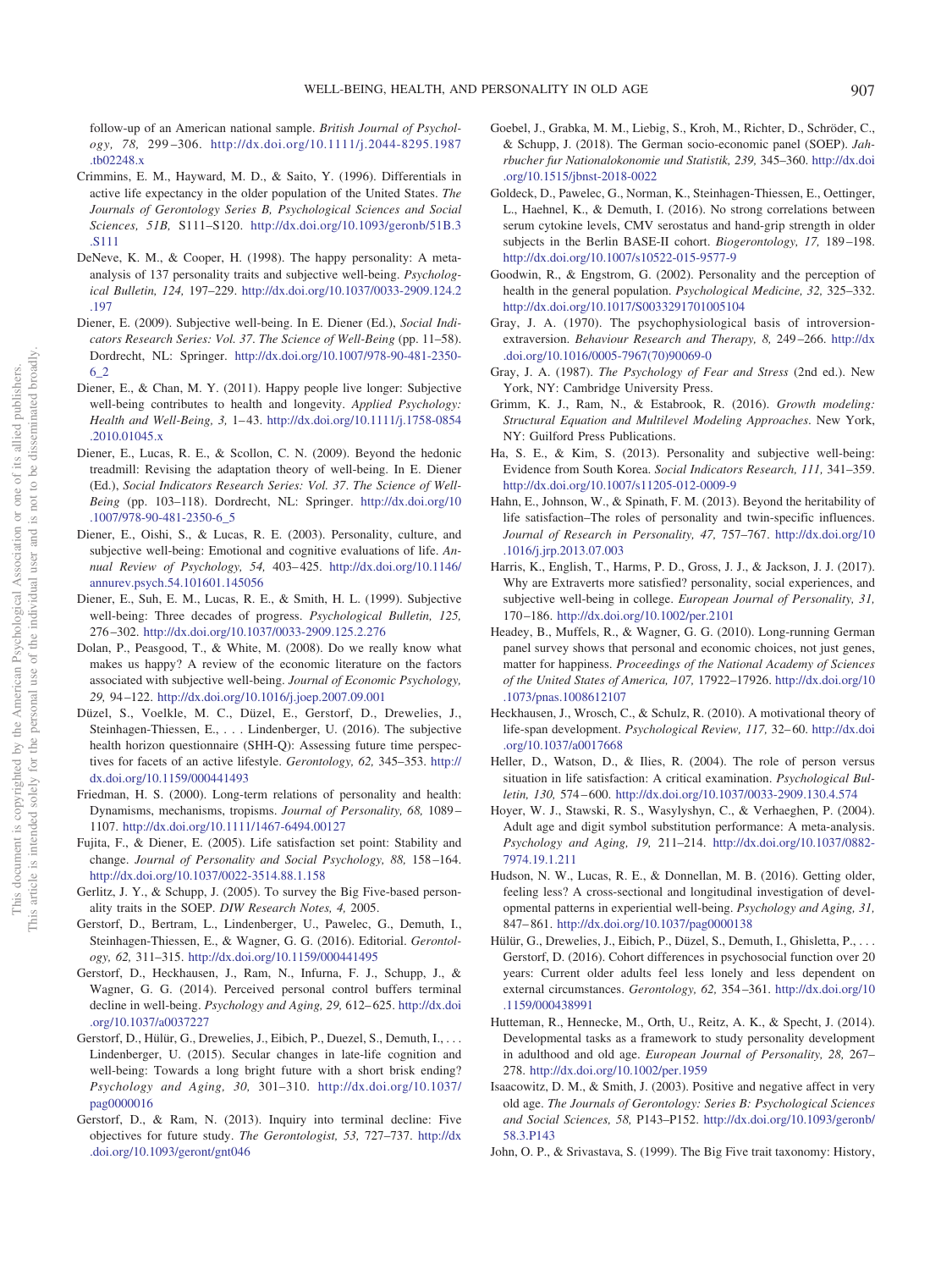measurement, and theoretical perspectives. In L. A. Pervin & O. P. John (Eds.), *Handbook of personality: Theory and research* (2nd ed., pp. 102–138). New York, NY: Guilford Press.

- <span id="page-14-2"></span>Jokela, M., Hakulinen, C., Singh-Manoux, A., & Kivimäki, M. (2014). Personality change associated with chronic diseases: Pooled analysis of four prospective cohort studies. *Psychological Medicine, 44,* 2629 – 2640. <http://dx.doi.org/10.1017/S0033291714000257>
- <span id="page-14-19"></span>Kette, G. (1991). *Haft: Eine Socialpsychologische Analyse* [Prison: A social psychological analysis]. Goettingen, Germany: Hogrefe.
- <span id="page-14-20"></span>König, M., Gollasch, M., Spira, D., Buchmann, N., Hopfenmüller, W., Steinhagen-Thiessen, E., & Demuth, I. (2018). Mild-to-moderate chronic kidney disease and geriatric outcomes: Analysis of crosssectional data from the Berlin Aging Study II. *Gerontology, 64,* 118 – 126. <http://dx.doi.org/10.1159/000484140>
- <span id="page-14-0"></span>Kunzmann, U., Little, T. D., & Smith, J. (2000). Is age-related stability of subjective well-being a paradox? Cross-sectional and longitudinal evidence from the Berlin Aging Study. *Psychology and Aging, 15,* 511– 526. <http://dx.doi.org/10.1037/0882-7974.15.3.511>
- <span id="page-14-24"></span>Kunzmann, U., Richter, D., & Schmukle, S. C. (2013). Stability and change in affective experience across the adult life span: Analyses with a national sample from Germany. *Emotion, 13,* 1086 –1095. [http://dx.doi](http://dx.doi.org/10.1037/a0033572) [.org/10.1037/a0033572](http://dx.doi.org/10.1037/a0033572)
- <span id="page-14-26"></span>Lang, F. R., John, D., Lüdtke, O., Schupp, J., & Wagner, G. G. (2011). Short assessment of the Big Five: Robust across survey methods except telephone interviewing. *Behavior Research Methods, 43,* 548 –567. <http://dx.doi.org/10.3758/s13428-011-0066-z>
- <span id="page-14-15"></span>Lang, F. R., Weiss, D., Stocker, A., & von Rosenbladt, B. (2007). Assessing cognitive capacities in computer-assisted survey research: Two ultra-short tests of intellectual ability in the German Socio-Economic Panel (SOEP). *Schmollers Jahrbuch, 127,* 183–192.
- <span id="page-14-23"></span>Lawton, M. P. (1975). The Philadelphia geriatric center morale scale: A revision. *Journal of Gerontology, 30,* 85– 89. [http://dx.doi.org/10.1093/](http://dx.doi.org/10.1093/geronj/30.1.85) [geronj/30.1.85](http://dx.doi.org/10.1093/geronj/30.1.85)
- <span id="page-14-5"></span>Lemon, B. W., Bengtson, V. L., & Peterson, J. A. (1972). An exploration of the activity theory of aging: Activity types and life satisfaction among in-movers to a retirement community. *Journal of Gerontology, 27,* 511–523. <http://dx.doi.org/10.1093/geronj/27.4.511>
- <span id="page-14-14"></span>Letzring, T. D., Edmonds, G. W., & Hampson, S. E. (2014). Personality change at mid-life is associated with changes in self-rated health: Evidence from the Hawaii personality and health cohort. *Personality and Individual Differences, 58,* 60 – 64. [http://dx.doi.org/10.1016/j.paid.2013](http://dx.doi.org/10.1016/j.paid.2013.10.002) [.10.002](http://dx.doi.org/10.1016/j.paid.2013.10.002)
- <span id="page-14-3"></span>Lindenberger, U., & Ghisletta, P. (2009). Cognitive and sensory declines in old age: Gauging the evidence for a common cause. *Psychology and Aging, 24,* 1–16. <http://dx.doi.org/10.1037/a0014986>
- <span id="page-14-16"></span>Lindenberger, U., Mayr, U., & Kliegl, R. (1993). Speed and intelligence in old age. *Psychology and Aging, 8,* 207–220. [http://dx.doi.org/10.1037/](http://dx.doi.org/10.1037/0882-7974.8.2.207) [0882-7974.8.2.207](http://dx.doi.org/10.1037/0882-7974.8.2.207)
- <span id="page-14-22"></span>Lindenberger, U., Singer, T., & Baltes, P. B. (2002). Longitudinal selectivity in aging populations: Separating mortality-associated versus experimental components in the Berlin Aging Study (BASE). *The Journals of Gerontology: Series B: Psychological Sciences and Social Sciences, 57,* P474 –P482. <http://dx.doi.org/10.1093/geronb/57.6.P474>
- <span id="page-14-28"></span>Littell, R. C., Milliken, G. A., Stroup, W. W., Wolfinger, R. D., & Schabenberger, O. (2006). *SAS for mixed models* (2nd ed.). Cary, NC: SAS Institute.
- <span id="page-14-29"></span>Little, R. J. A., & Rubin, D. B. (1987). *Statistical analysis with missing data*. New York, NY: Wiley.
- <span id="page-14-31"></span>Lövdén, M., Ghisletta, P., & Lindenberger, U. (2005). Social participation attenuates decline in perceptual speed in old and very old age. *Psychology and Aging, 20,* 423– 434. [http://dx.doi.org/10.1037/0882-7974.20.3](http://dx.doi.org/10.1037/0882-7974.20.3.423) [.423](http://dx.doi.org/10.1037/0882-7974.20.3.423)
- <span id="page-14-9"></span>Lucas, R. E. (2018). Exploring the associations between personality and

subjective well-being. In E. Diener, S. Oishi, & L. Tay (Eds.), *Handbook of Well-being*. Salt Lake City, UT: DEF Publishers.

- <span id="page-14-27"></span>Lucas, R. E., & Donnellan, M. B. (2011). Personality development across the life span: Longitudinal analyses with a national sample from Germany. *Journal of Personality and Social Psychology, 101, 847-861*. <http://dx.doi.org/10.1037/a0024298>
- <span id="page-14-7"></span>Lucas, R. E., & Fujita, F. (2000). Factors influencing the relation between extraversion and pleasant affect. *Journal of Personality and Social Psychology, 79,* 1039 –1056. [http://dx.doi.org/10.1037/0022-3514.79.6](http://dx.doi.org/10.1037/0022-3514.79.6.1039) [.1039](http://dx.doi.org/10.1037/0022-3514.79.6.1039)
- <span id="page-14-10"></span>Lucas, R. E., Le, K., & Dyrenforth, P. S. (2008). Explaining the extraversion/positive affect relation: Sociability cannot account for extraverts' greater happiness. *Journal of Personality, 76, 385-414*. [http://dx.doi](http://dx.doi.org/10.1111/j.1467-6494.2008.00490.x) [.org/10.1111/j.1467-6494.2008.00490.x](http://dx.doi.org/10.1111/j.1467-6494.2008.00490.x)
- <span id="page-14-11"></span>Magee, C. A., Miller, L. M., & Heaven, P. C. (2013). Personality trait change and life satisfaction in adults: The roles of age and hedonic balance. *Personality and Individual Differences, 55,* 694 – 698. [http://dx](http://dx.doi.org/10.1016/j.paid.2013.05.022) [.doi.org/10.1016/j.paid.2013.05.022](http://dx.doi.org/10.1016/j.paid.2013.05.022)
- <span id="page-14-6"></span>Maier, H., & Smith, J. (1999). Psychological predictors of mortality in old age. *The Journals of Gerontology: Series B: Psychological Sciences and Social Sciences, 54B,* P44 –P54. [http://dx.doi.org/10.1093/geronb/54B.1](http://dx.doi.org/10.1093/geronb/54B.1.P44) [.P44](http://dx.doi.org/10.1093/geronb/54B.1.P44)
- <span id="page-14-4"></span>Manton, K. G. (1990). Mortality and morbidity. In R. H. Binstock & L. K. George (Eds.), *Handbook of Aging and the Social Sciences* (pp. 64 – 89). San Diego, CA: Academic Press.
- <span id="page-14-30"></span>McArdle, J. J. (1994). Structural factor analysis experiments with incomplete data. *Multivariate Behavioral Research, 29,* 409 – 454. [http://dx](http://dx.doi.org/10.1207/s15327906mbr2904_5) [.doi.org/10.1207/s15327906mbr2904\\_5](http://dx.doi.org/10.1207/s15327906mbr2904_5)
- <span id="page-14-8"></span>McCrae, R. R., & Costa, P. T., Jr. (1991). Adding Liebe und Arbeit: The full five-factor model and well-being. *Personality and Social Psychology Bulletin, 17,* 227–232. [http://dx.doi.org/10.1177/0146167291](http://dx.doi.org/10.1177/014616729101700217) [01700217](http://dx.doi.org/10.1177/014616729101700217)
- <span id="page-14-25"></span>Meyer, S., Woodward, M., Hertel, C., Vlaicu, P., Haque, Y., Kärner, J.,... the APECED patient collaborative. (2016). AIRE-deficient patients harbor unique high-affinity disease-ameliorating autoantibodies. *Cell, 166,* 582–595. <http://dx.doi.org/10.1016/j.cell.2016.06.024>
- <span id="page-14-12"></span>Morack, J., Infurna, F. J., Ram, N., & Gerstorf, D. (2013). Trajectories and personality correlates of change in perceptions of physical and mental health across adulthood and old age. *International Journal of Behavioral Development, 37,* 475– 484. [http://dx.doi.org/10.1177/016502541](http://dx.doi.org/10.1177/0165025413492605) [3492605](http://dx.doi.org/10.1177/0165025413492605)
- <span id="page-14-13"></span>Moskowitz, D. S., & Coté, S. (1995). Do interpersonal traits predict affect? A comparison of three models. *Journal of Personality and Social Psychology, 69,* 915–924. <http://dx.doi.org/10.1037/0022-3514.69.5.915>
- <span id="page-14-17"></span>Mõttus, R., McNeill, G., Jia, X., Craig, L. C., Starr, J. M., & Deary, I. J. (2013). The associations between personality, diet and body mass index in older people. *Health Psychology, 32,* 353–360. [http://dx.doi.org/10](http://dx.doi.org/10.1037/a0025537) [.1037/a0025537](http://dx.doi.org/10.1037/a0025537)
- <span id="page-14-1"></span>Mroczek, D. K., & Spiro, A., III. (2005). Change in life satisfaction during adulthood: Findings from the veterans affairs normative aging study. *Journal of Personality and Social Psychology, 88,* 189 –202. [http://dx](http://dx.doi.org/10.1037/0022-3514.88.1.189) [.doi.org/10.1037/0022-3514.88.1.189](http://dx.doi.org/10.1037/0022-3514.88.1.189)
- <span id="page-14-21"></span>Mueller, S., Wagner, J., Drewelies, J., Duezel, S., Eibich, P., Specht, J.,... Gerstorf, D. (2016). Personality development in old age relates to physical health and cognitive performance: Evidence from the Berlin Aging Study II. *Journal of Research in Personality, 65,* 94 –108. [http://](http://dx.doi.org/10.1016/j.jrp.2016.08.007) [dx.doi.org/10.1016/j.jrp.2016.08.007](http://dx.doi.org/10.1016/j.jrp.2016.08.007)
- <span id="page-14-18"></span>Mueller, S., Wagner, J., & Gerstorf, D. (2017). On the role of personality in late life. In J. Specht (Ed.), *Personality Development Across the* Lifespan (pp. 69-84). San Diego, CA: Elsevier. [http://dx.doi.org/10](http://dx.doi.org/10.1016/B978-0-12-804674-6.00006-5) [.1016/B978-0-12-804674-6.00006-5](http://dx.doi.org/10.1016/B978-0-12-804674-6.00006-5)
- <span id="page-14-32"></span>Mueller, S., Wagner, J., Smith, J., Voelkle, M. C., & Gerstorf, D. (2018). The interplay of personality and functional health in old and very old age: Dynamic within-person interrelations across up to 13 years. *Journal*